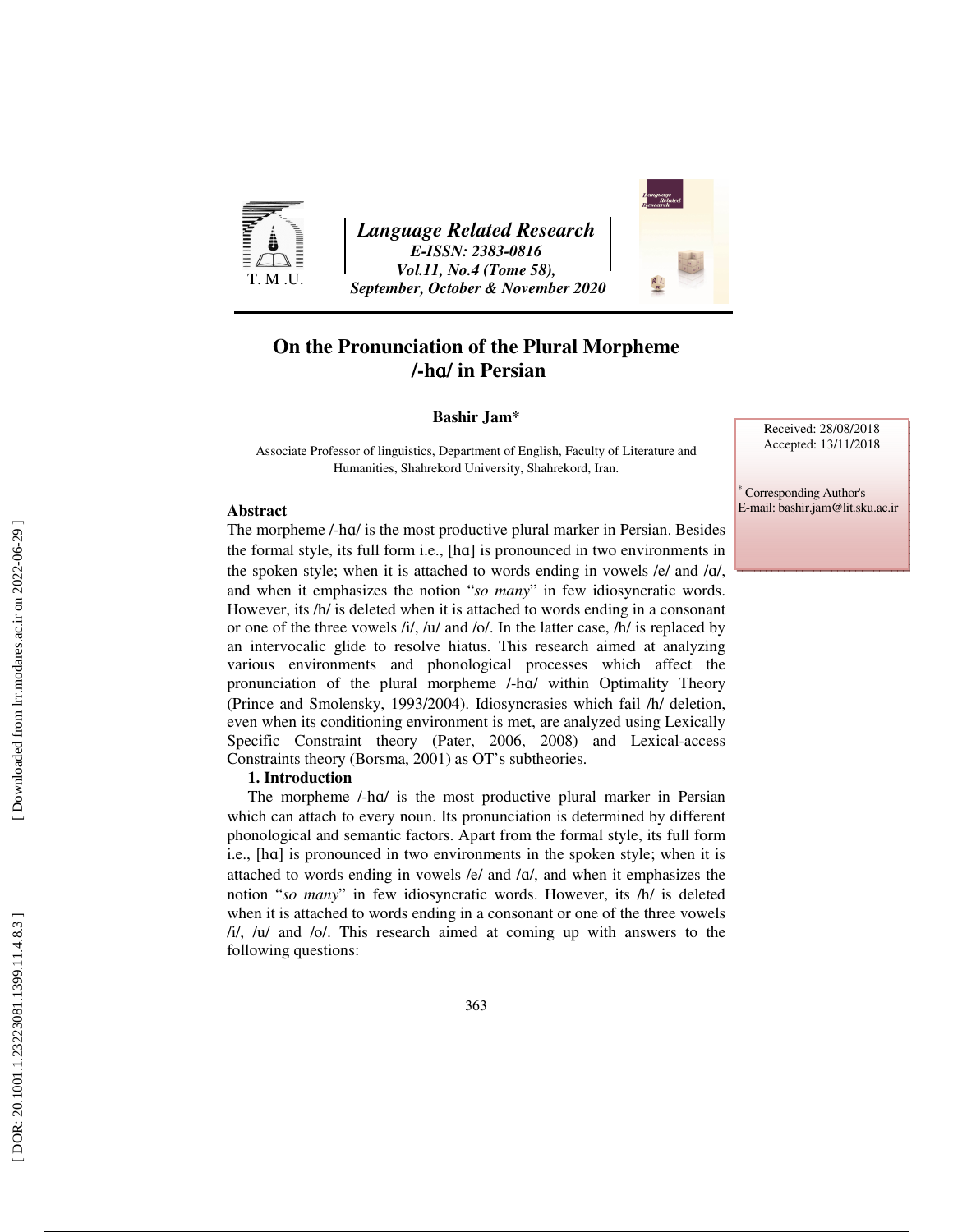

1. What constraints and rankings affect the pronunciation of the plural marker /-ha/? 2. How does Optimality Theory analyze idiosyncrasies which fail /h/ deletion, even when its conditioning environment is met?

#### **2. Literature Review**

Studies like Sadeghi (1969), Sadeghi & Arjang (1979), Lazard (1992) and Darzi & Ghadiri (2011) have discussed the morphological, syntactic and semantic properties of the plural morpheme /-ha/. However, the present research is the first study to discuss its phonological properties. Although classic Optimality Theory (Prince and Smolensky, 1993/2004) is capable of analyzing various phonological environments and phonological processes which affect the pronunciation of the plural marker /-ha/, it is incapable of analyzing idiosyncrasies in which /h/ deletion fails to apply, even when its conditioning environment is met. According to Gouskova (2012) as exceptions follow a pattern which is inconsistent with the rest of the grammar, OT has difficulty establishing a uniform constraint ranking without additional mechanisms. Pater (2004) claims that an adequate theory of exceptions should be capable of expressing the distinction between regular and exceptional forms as well as between exceptional and ungrammatical forms. Thus, in order to deal with this challenge Pater (2006, 2008) proposes *Lexically Specific Constraint Theory*. In addition, there are cases in which the pronunciation of the plural morpheme /-ha/ is dependent on the interaction between phonology and semantics. Since classic Optimality Theory (Prince and Smolensky, 1993/2004) has no mechanism to analyze phonology-semantics interface, Borsma (2001) proposes *Lexicalaccess Constraints theory*. Both *Lexically Specific Constraint Theory and Lexical-access Constraints theory* are OT's subtheories*.* 

#### **3. Methodology**

This research applies classic Optimality Theory (Prince and Smolensky, 1993/2004) to analyze various phonological environments and phonological processes which affect the pronunciation of plural marker /-ha/. However, idiosyncrasies which fail /h/ deletion, even when its conditioning environment is met, are analyzed using Lexically Specific Constraint theory (Pater, 2006, 2008). In addition, the cases in which the pronunciation of the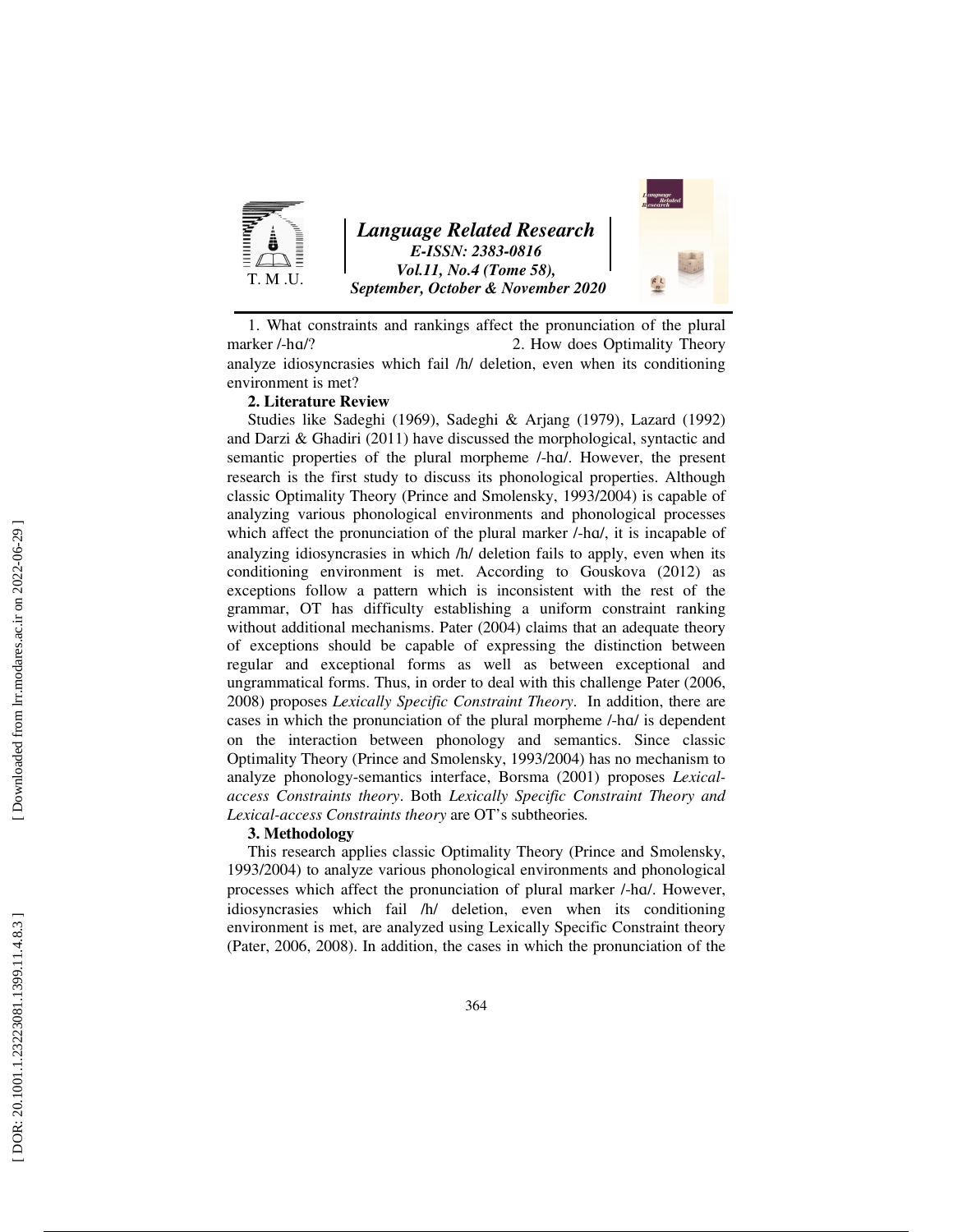



plural morpheme /-ha/ depends on the interface between phonology and semantics are analyzed using Lexical-access Constraints theory (Borsma, 2001).

#### **4. Results**

In the informal style the /h/ in the plural marker deletes in most of the environments, i.e., when it is attached to words ending in a consonant or in one of the three vowels /i/, /u/ and /o/. Deletion of /h/ results in hiatus which is disallowed in Persian. Therefore, in order to resolve hiatus, intervocalic consonants [j] and [w] are inserted after words ending in /i/ and round vowels /u/ and/o/ respectively. In fact, these intervocalic glides replace /h/ because the sequence of one of the three vowels /i/, /u/ and /o/ and a glide which are all articulated in the mouth is easier to produce than the sequence of one of these three vowels and the glottal /h/ which is articulated in the glottis rather than the mouth.

When the plural morpheme /-ha/ is attached to words that end in /ah/, the deletion of /h/ in the stem bleeds the deletion of /h/ in the plural marker, and vice versa. Because the deletion of both occurrences of /h/ in the stem and in the plural marker results in hiatus which as mentioned earlier is disallowed in Persian. Spencer (1996: 168) calls this situation mutual bleeding.

Apart from the formal style, the full form of the plural morpheme /-ha/ is pronounced when it attaches words ending in /e/ and /a/. In this environment no glide replaces the /h/ in the plural marker because these two vowels and the glides [j] and [w] do not agree in the feature [+high] or in the feature [+round]. Moreover, there is no way other Persian intervocalic consonants replace /h/ as they would make the pronunciation more difficult.

#### **5. Discussion**

This research aimed at coming up with answers to the two research questions mentioned earlier.The answer to the first research question is that the following ranking is capable of explaining the pronunciation of the plural morpheme /-ha/:

ONSET >>  $*C.h_{PL}$ <sup>1</sup> >> AGREE[round] >> AGREE[height] >> MAX, DEP

ــــــــــــــــــــــــــــــــــــــــــــــــــــــــــــــــــــــــــــــــــــــــــــــــــــــــــــــــــــــــــــــــــــــــــــــــــــــــــــــــــــــــــــــــــــــــــــــــــــــــــــــــــــــــــــــــــــــــ

<sup>1.</sup> The markedness constraint \*C.hPL bans the sequence of a consonant and /h/ in the plural marker.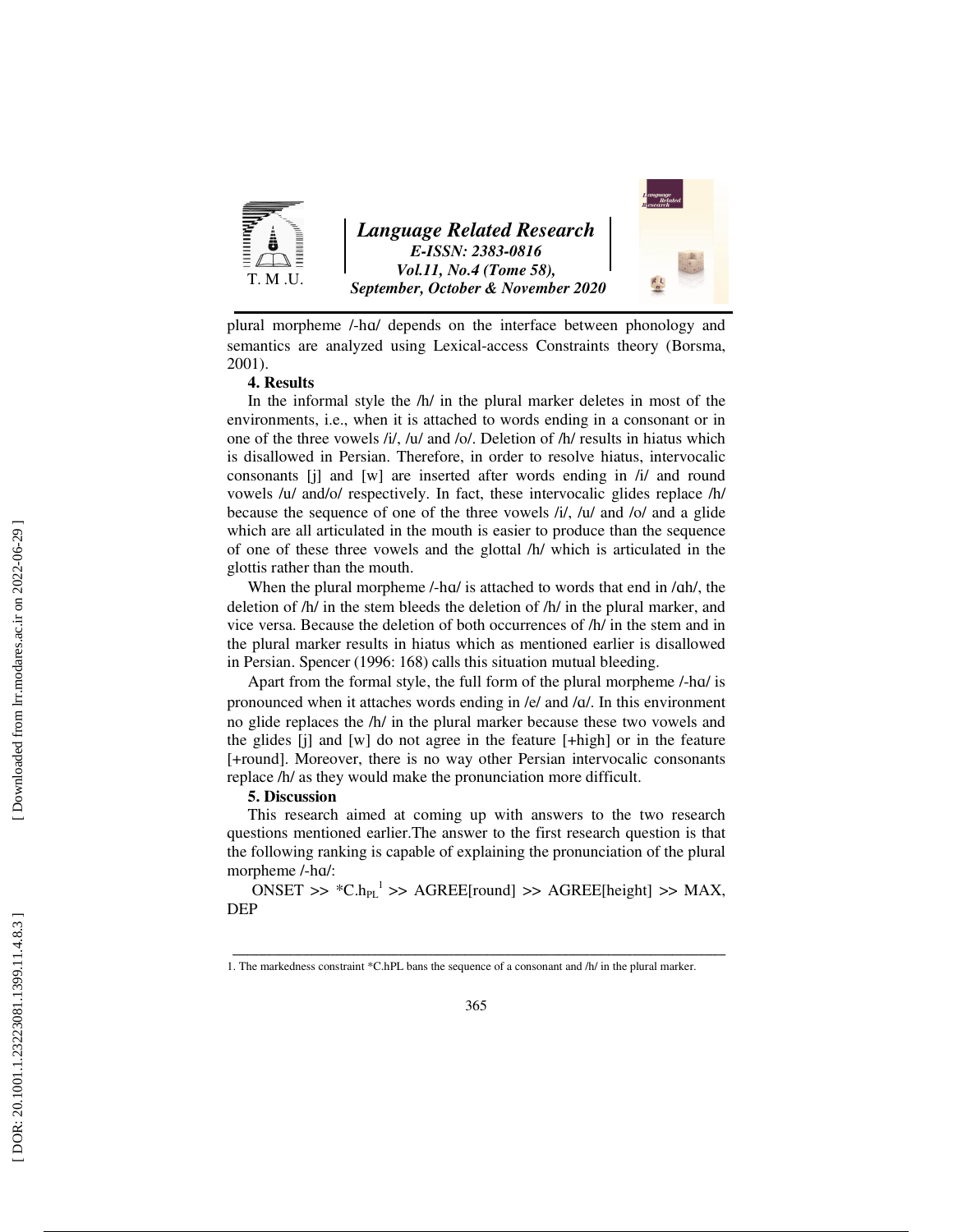

Furthermore, the full form of the plural morpheme /-ha/ is pronounced when it emphatically expresses the sense of "so many" in some exceptional words. In these words the /h/ in the plural marker fails to delete although the phonological environment is ready for its deletion.

 The answer to the second research question is that Optimality Theory applies Lexically Specific Constraint theory (Pater, 2006, 2008) to analyze idiosyncratic cases in which /h/ fails to delete, even when its conditioning environment is met. In addition, the cases in which the pronunciation of the plural morpheme /-ha/ depended on the interface between phonology and semantics were analyzed using Lexical-access Constraints theory (Borsma, 2001). This indicates that OT is the only theory capable of explaining phonology–semantics interface.

#### **6. Conclusion**

This research is the first study to discuss the pronunciation of the plural morpheme /-ha/ in Persian. Moreover, this paper was an attempt to explain idiosyncratic cases in which /h/ fails to delete, even when its conditioning environment is met. These idiosyncrasies included exceptionalities as well as the cases in which the pronunciation of the plural morpheme /-ha/ depended on the interaction between phonology and semantics.

Keywords: Plural morpheme /-ha/, Deletion, Intervocalic glide insertion, Mutual bleeding, Persian phonology.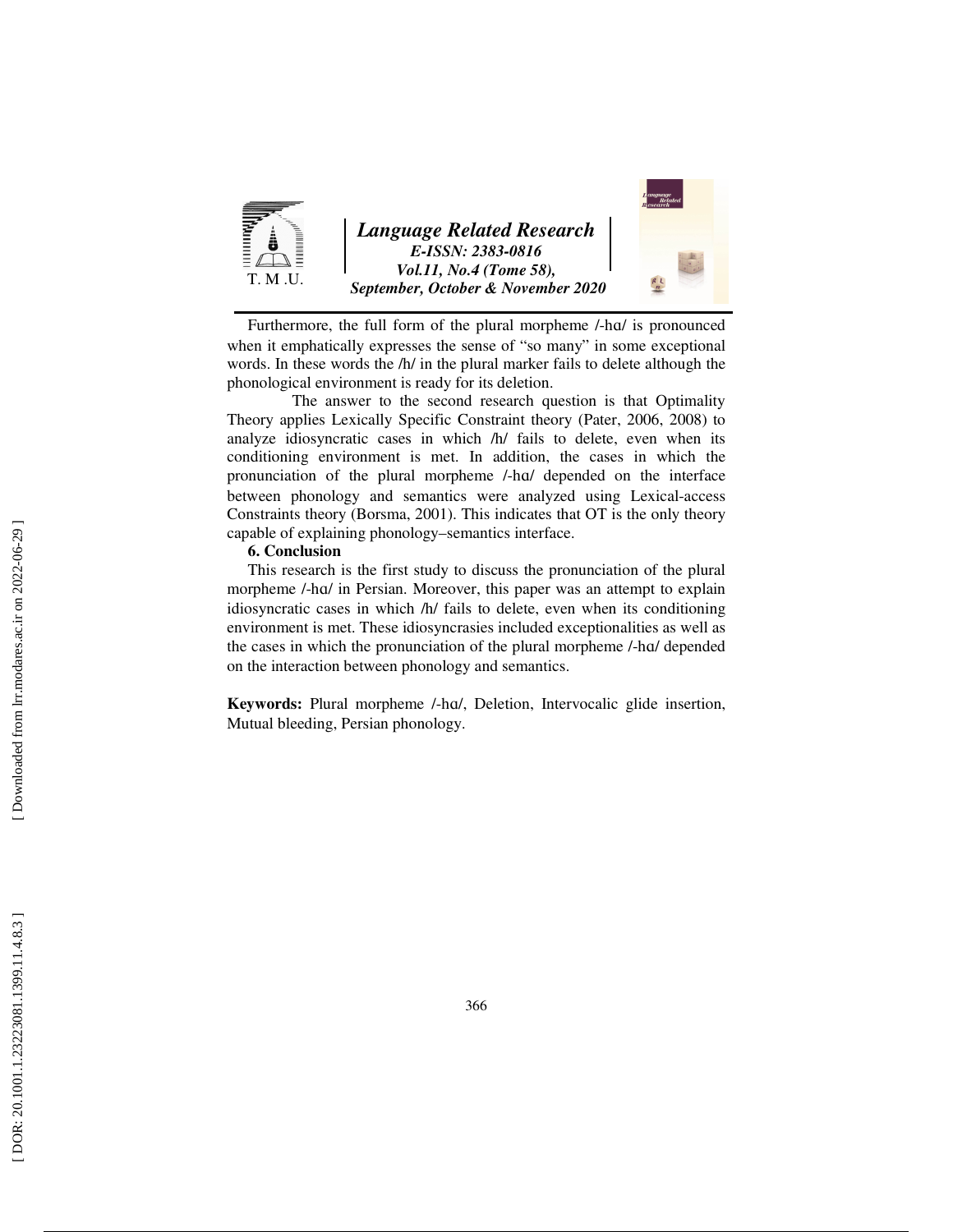

# تلفظ تكواژ جمعِ «ها» در زبان فارس*ی*

# بشير جم \*

دانشيار زبانشناسي دانشگاه شهركرد، شهركرد، ايران.

دريافت: ٦٧/٠٦/٠٦ پذيرش: ٩٧/٠٨/٢٢

## چكيده

تكواژ جمع «ها» زایاترین نشانهٔ جمع در زبان فارسی است. این تكواژ بهجز در سبک رسمی فقط در بافتِ پس از واژههای مختوم به دو واكهٔ /e/ و /a/ و در صورت جمع چند واژهٔ خاص كه در آنها تأكيدِ تكواژ «ها» بر مفهوم «تعداد زياد» است بهصورت كامل [hɑ] تلفظ مىشود. از اين رو، در بيشتر بافتها يعني پس از واژههاي مختوم به همخوانها و پس از واژههاي مختوم به سه واكة /i،/ /u/ و /o/ همخوان /h/ي اين تكواژ حذف مي شود. البته براي رفع التقاي واكهها يك غلت جايگزين همخوان /h/ ميشود. هدف اين مقالة توصيفي ـ تحليلي بررسي بافت هاي گوناگون و فرايندهاي واجي اثرگذار بر تلفظ تكواژ جمع «ها» در چارچوب نظريهٔ بهينگي است. موارد منحصربهفردی كه بهرغم فراهم بودن شرايط واجي، همخوان /h/يِ اين تكواژ حذف نميشود با بهرهگيري از دو رويكرد زيرشاخة نظرية بهينگي «محدوديتهاي نمايهدار بهلحاظ واژگاني» و «محدوديتهاي دسترسيدار به واژگان» تحليل شده است.

**واژههای کلیدی**: تکواژ جمعِ «ها»، زمینهبرچینی متقابل، نظریهٔ بهینگی، محدودیتهای نمایهدار بهلحاظ واژگاني، محدوديتهاي دسترسيدار به واژگان.

# ۱. مقدمه

تكواژ جمع «ها» زاياترين نشانهٔ جمع در زبان فارس*ي* است (صادقي، ۱۳٤۸؛ صادقي و ارژنگ، 1357؛ لازار، 1992). بنا بر نظر لازار (1992) « » ها تنها پسوند جمعي است كه آزادانه در

ــــــــــــــــــــــــــــــــــــــــــــــــــــــــــــــــــــــــــــــــــــــــــــــــــــــــــــــــــــــــــــــــــــــــــ

E-mail: bashir.jam@lit.sku.ac.ir مقاله مسئول نويسندة \*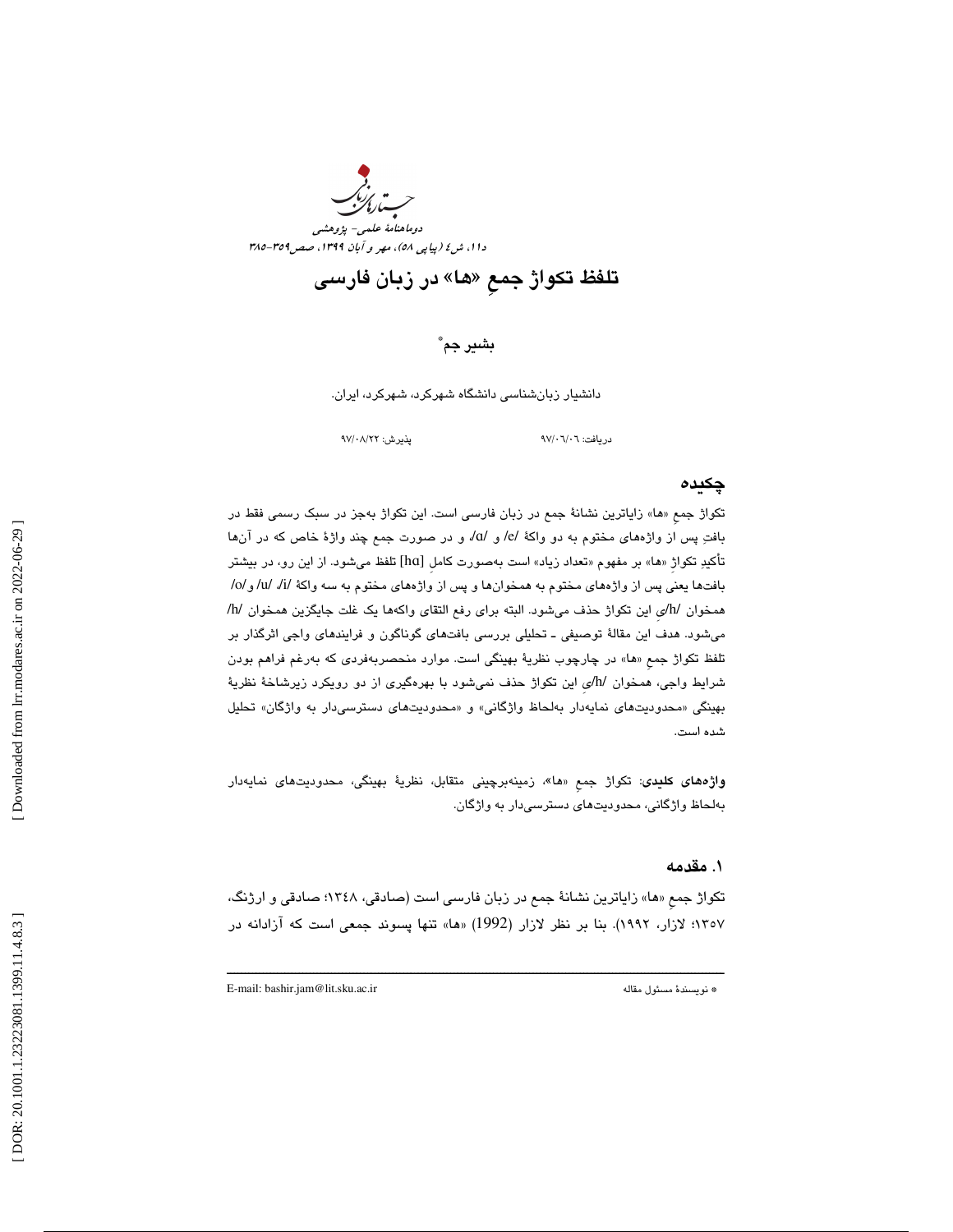بي بشير جم تلفظ تكو*اژ جمع...*<br>بيج تكوير المستخدم المستخدم المستخدم المستخدم المستخدم المستخدم المستخدم المستخدم المستخدم المستخدم المستخدم ال<br>المستخدم المستخدم المستخدم المستخدم المستخدم المستخدم المستخدم المستخدم المستخ

فارسي معاصر بهكار ميرود و در كاربرد گفتاري و نوشتار عادي ميتواند به هر اسمي بپيوندد (درزي و قديري1390،). شيوة تلفظ اين تكواژ متأثر از عوامل آوايي و معنايي است. طبق پژوهش پیش٫رو تكواژ جمع «ها» بهجز در سبک رسمی فقط در دو وضعیت دیگر بهصورت كامل [ha] تلفظ مىشود؛ در بافتِ پس از واژههاى مختوم به دو واكهٔ /e/ و /a/ و در صورت جمع چند واژهٔ خاص كه در انها تاكيدِ تكواژ «ها» بر مفهوم «تعداد زياد» است. از اين رو، در بيشتر بافتها يعني پس از واژههاي مختوم به همخوانها و پس از واژههاي مختوم به سه واكة /u/ /u/ و/o/ همخوان /h/ي تكواژ جمع «ها» حذف ميشود. هدف اين پژوهش پاسخ به اين پرسشهاست كه چه محدوديتهايي در قالب چه رتبهبندياي بر تلفظ اين نشانة جمع اثر ميگذارند و آيا ميتوان در چارچوب نظرية بهينگي موارد منحصربهفرد و استثنايي را كه بهرغم فراهم بودن شرايط واجي در آنها، همخوان /h/يِ اين تكواژ حذف نميشود تبيين كرد؟ در اين پژوهش همهٔ اين موارد بررسي و تحليل شدهاند.

# ۲. روش تحقيق

این مقاله به روش توصیفی ــ تحلیلی در چارچوب نظریهٔ بهینگی ( Prince & Smolensky, 1993/2004) و دو رويكرد زيرشاخهٔ آن يعني «محدوديتهای نمايهدار بهلحاظ واژگانی»<sup>٬</sup> (Pater, 2006, 2008) و «محدودیتهای دسترسیدار به واژگان»٬ (Borsma, 2001) انجام شد وه هدف آن بررسي بافتهاي گوناگون و فرايندهاي واجي اي است كه بر تلفظ تكواژ جمعِ «ها» اثر میگذارند. البته پیش از ورود به تحلیلهای بهینگی مراحل اشتقاق این فرایندها و تعاملشان با يكديگر بررسی میشود. شيوهٔ انجام پژوهش بدين صورت است كه بافتهای گوناگون و فرايند*های و*اجی اثرگذار بر تلفظ تكواژ جمع «ها» ارائه میشوند و مورد استدلال قرار ميگيرند. سپس محدوديتهايي كه تعاملشان با يكديگر سبب رخداد اين فرايندها ميشود معرفي و رتبه بندي ميشوند. اين موارد در چند بخش تحليل شدهاند.

انچه دربارهٔ پیشینهٔ پژوهشی تکواژ جمع «ها» میتوان گفت این است که صادقی (۱۳٤۸)، قميشي (2003 ;1996)، علينژاد و طيب (1385)، درزي و معظمي (1385) و درزي و قديري (۱۳۹۰) از دیدگاههای مختلف صرفی، نحوی و معنایی به این تکواژ پرداختهاند. از آنجا که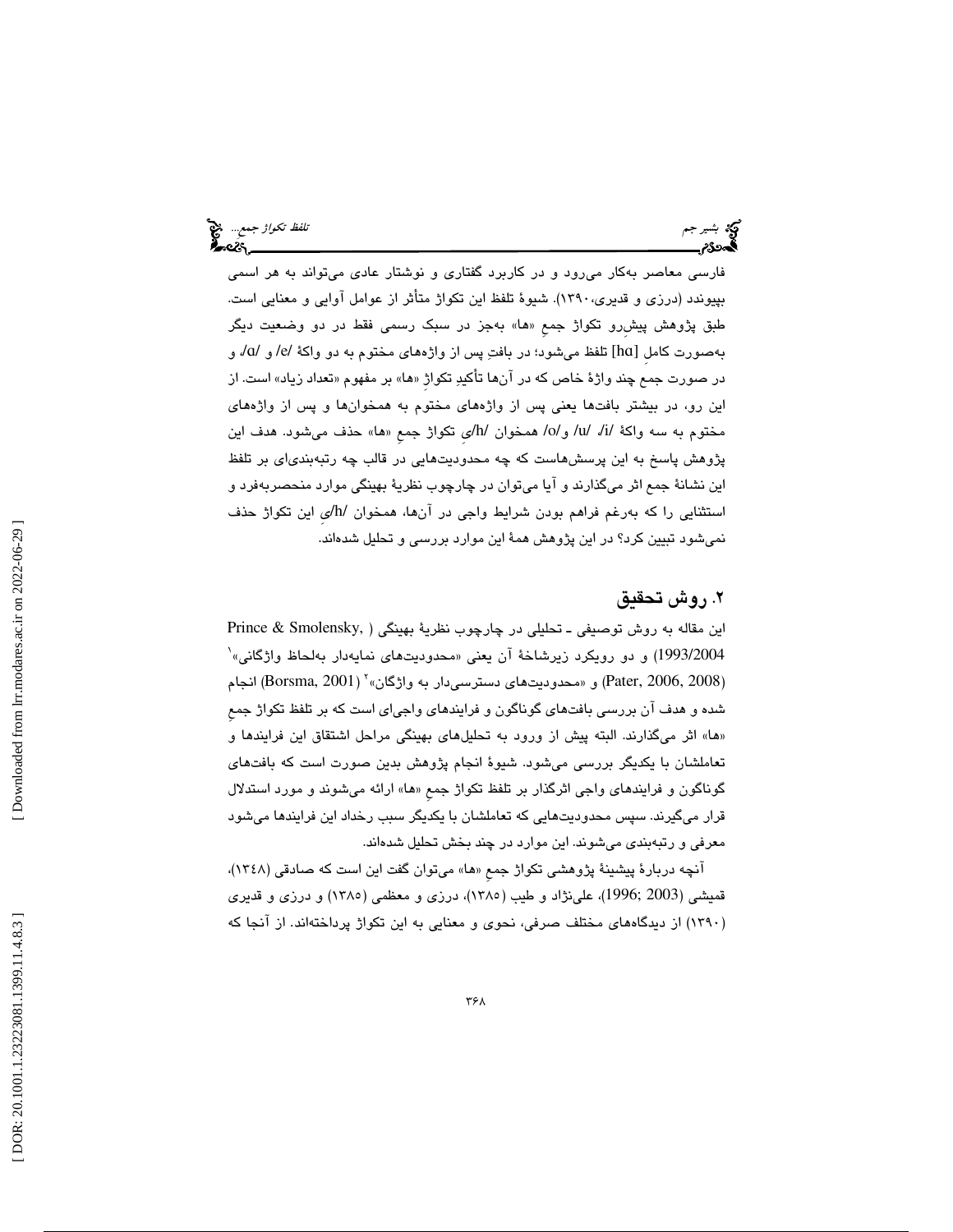این اثار به تلفظ تکواژ جمع «ها» نپرداختهاند و مطالب انها خارج از موضوع اصلی پژوهش پيشِرو است، صرفاً به معرفي اين منابع بسنده ميشود.

# . تحليل داده ها 3

در اين بخش، نخست به بافت پس از واژههاي مختوم به همخوان پرداخته ميشود كه خود شامل چند زيربخش ازجمله موارد استثنايي است. سپس، بافت پس از واژههاي مختوم به واكه در دو زيربخش بررسي ميشود.

### . 1ـ3 بافت پس از واژههاي مختوم به همخوان

همخوان /h/ي تكواژ جمعِ «ها» در بافتِ پس از واژههاي مختوم به همخوان حذف ميشود. سپس همخوان انتهاي واژه جايگزين همخوان /h/ ميشود تا هجاي آخر بدون آغازه نماند. رخداد اين فرايندها در نمونههاي 1 آشكار است:

| /mard+ha/ $\rightarrow$ [mar.da]                                     | مردها   | $/zan+ha/ \rightarrow [za.na]$                 | (۱) زنها |
|----------------------------------------------------------------------|---------|------------------------------------------------|----------|
| $/raz+ha' \rightarrow [ra.za]$                                       | ر از ها | $/sobh + ha \rightarrow [so.ba]$               | صبحها    |
| $\text{Gamma} \rightarrow \text{[Ga.ma]}$                            | غمها    | $/si\chi + ha/ \rightarrow [si.\chi a]$        | سيخها    |
| $\text{d}$ ar+ha $\rightarrow$ [da.ra]                               | در ها   | /pul+ha/ $\rightarrow$ [pu.la]                 | پولھا    |
| /tup+ha/ $\rightarrow$ [tu.pa]                                       | توپھا   | $\text{Ifars+ha/} \rightarrow \text{[far.sa]}$ | فار س ها |
| /mu $\int$ +ha/ $\rightarrow$ [mu. $\int$ a]                         | مو ش ها | $/barf+ha/ \rightarrow [bar.fa]$               | برفها    |
| $/bar\text{G+ha}/ \rightarrow [bar\text{G}a]$                        | برقها   | $/bar1+ha/ \rightarrow [bar.ga]$               | برگھا    |
| $\int \int \arctan \theta dx$ $\rightarrow$ $\int \arctan \theta dx$ | شرطها   | /cuh+ha/ $\rightarrow$ [ku.ha]                 | کو هها   |

برای نمونه، مراحل اشتقاق [mar.dɑ] از /mard+ha/ در زیر نشان داده شده است:

| (۲) بازنمایی واجی |
|-------------------|
| حذف همخوان /h/    |
| بازهجابندى        |
| بازنمایی آوایی    |
|                   |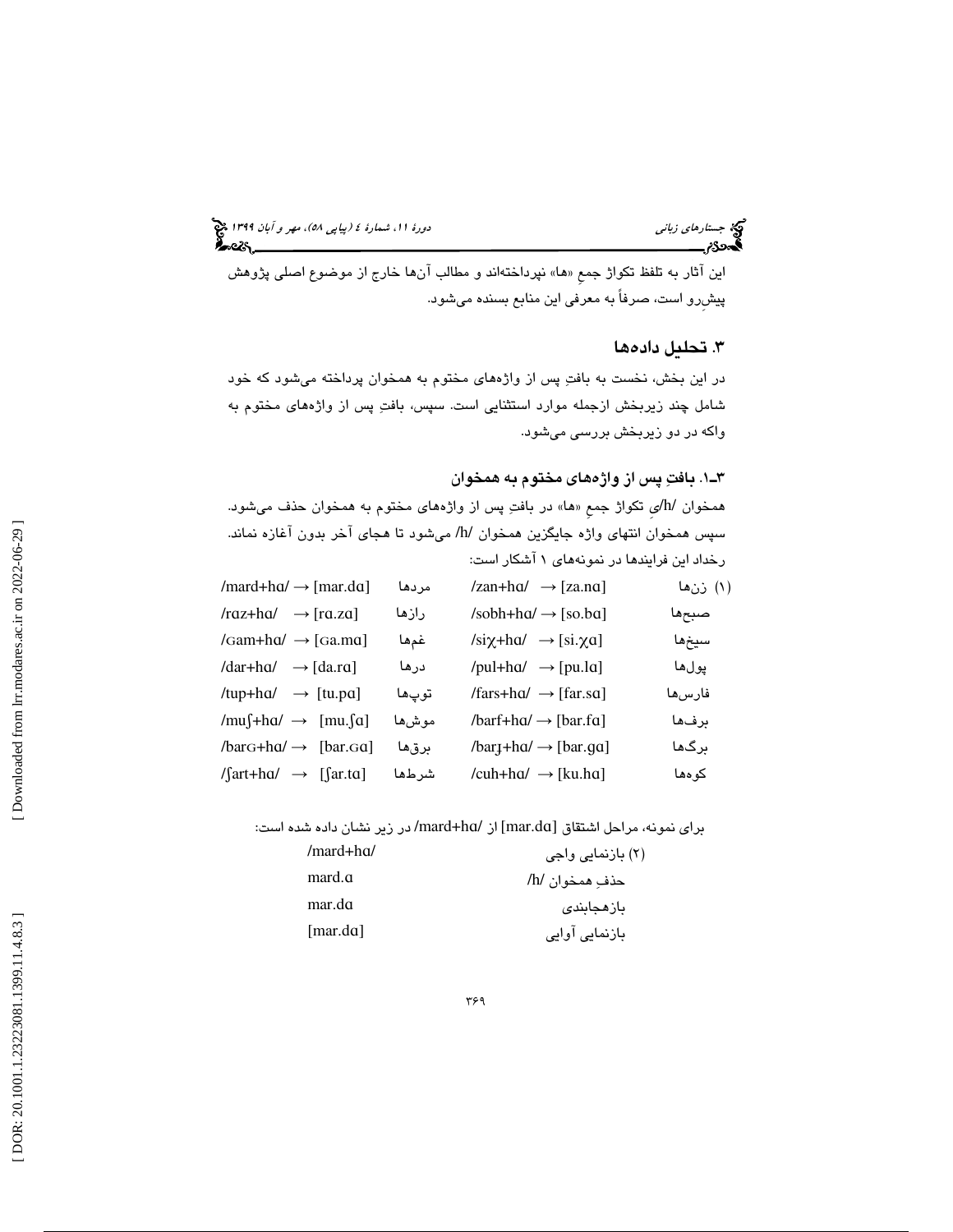بي الله تكوارُ جمع...<br>بشير جم تلفظ تكوارُ جمع...<br>**الص**ورةم <u>المستقيمة الله تكوير</u>

عامل حذف همخوان /h/ پس از واژههای مختوم به همخوان، محدودیت C.h $_{\rm PL}$ \* است. این محدودیت نشانداری توالی یک همخوان و همخوان [h]ی تکواژ جمع را در دو هجای مجاور مجاز نمیشمارد. گفتنی است كه لحاظ كردن جزء PL (كوتەنوشىتِ PLURAL) در<br>این محدودیت با الگوبرداری از صورت محدودیتN SON] (Golston & Wiese, 1995) SON] انجام شده است. همچنين، محدوديت ضد حذف MAX ) 1995 ,Prince & McCarthy ( در برابر محدودیت C.h<sub>PL</sub>\* قرار دارد و حذف همخوان /h/ را جریمه میکند.<br>انتقال یک همخوان از یک هجا به هجای مجاور «بازهجابندی»<sup>۲</sup> نامیده میشود (جم،

1394). عامل رخداد اين فرايند در اين نمونهها محدوديت نشانداري ONSET است كه در زبان فارسی رتبهٔ بیشینه دارد و ایجاب میکند که هجاها آغازه داشته باشند.

رتبهبندی ۳ دو فرایند حذف همخوان /h/ی تکواژ جمع «ها» در بافتِ پس از واژههای مختوم به يک همخوان و «بازهجابن*دی*» را تبيين م*ي*کند:

(3) ONSET  $\gg$  \*C.h<sub>PL</sub>  $\gg$  MAX

واژههای «مردها» و «صبحها» از نمونههای ۱ در تابلوهای ۱ و ۲ تحلیل شدهاند:

| Input: /mard+ha/          | <b>ONSET</b> | $^*C.h_{PI}$ | <b>MAX</b> |
|---------------------------|--------------|--------------|------------|
| a. $\mathcal{F}$ [mar.dq] |              |              | $\ast$     |
| [mard.hq]<br>b.           |              | *1           |            |
| [ $mard.a$ ]<br>c.        | *1           |              | $\ast$     |

تابلو 1: حذف همخوان /h/يِ تكواژ جمع «و بازهجابندي » **Tableau 1**: Deletion of /h/ and resyllabification in the plural marker

همان گونه كه در تابلو ۱ آشكار است ابتدا گزینهٔ c بهسبب نداشتن آغازه در هجای دوم محدوديت ONSET را نقض مىكند و از رقابت كنار مىرود. سپس، گزينهٔ b بەدليل توالى همخوان [d] و همخوان [h]ى تكواژ جمع از محدوديت .C.h $\mathrm{P}_\mathrm{L}$  تخطي كرده است. پس گزينهٔ كه اين محدوديت را رعايت كرده بهمنزلة برونداد بهينه برگزيده شده است. a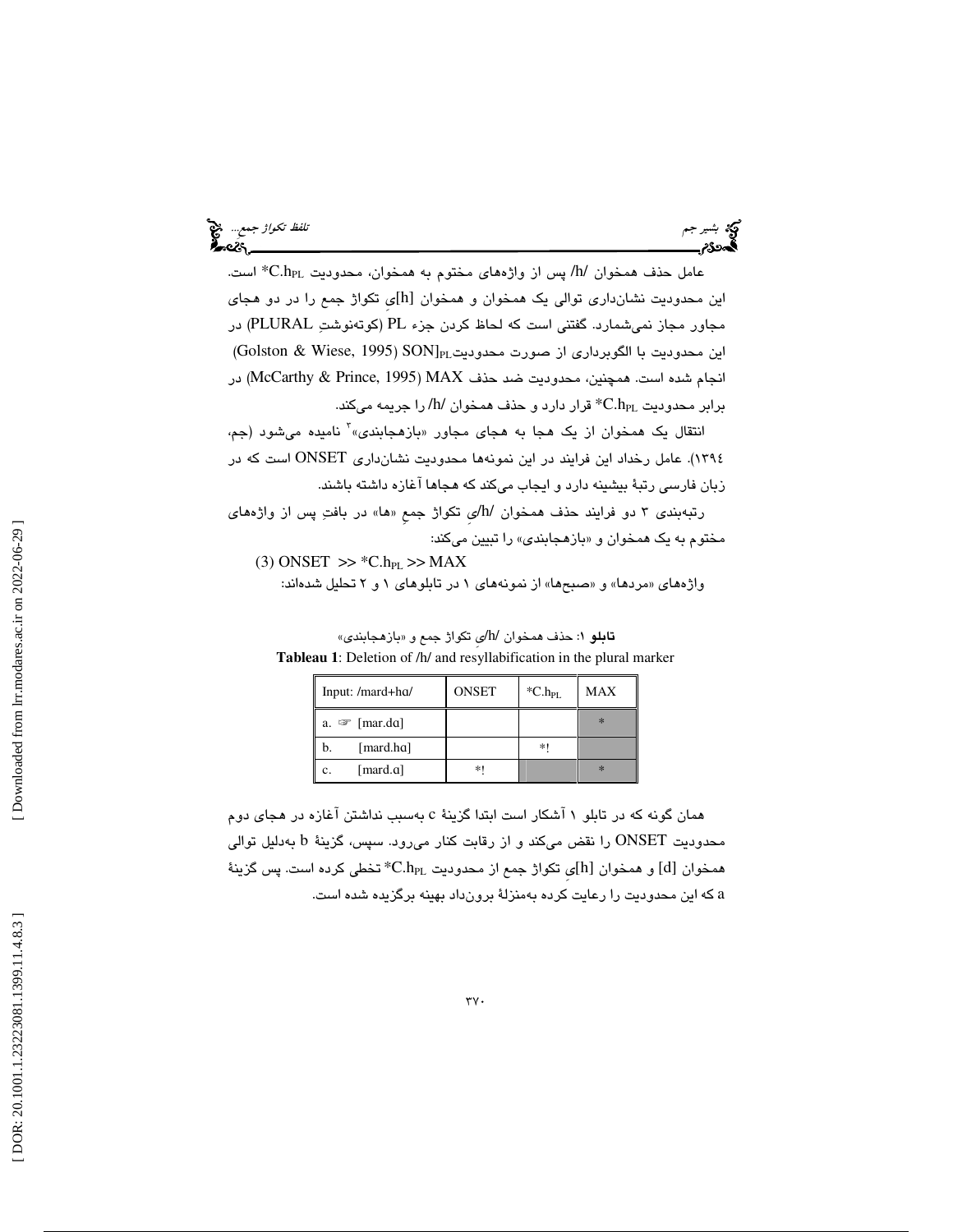(پياپي 58)، مهر و آبان 1399 جستارهاي زباني دورة ،11 شمارة 4

تابلو 2: حذف همخوانهاي /h/ يِ واژه و تكواژ جمع «و بازهجابندي » **Tableau 2:** /h/ deletion in the stem and plural marker, and resyllabification

| Input: /sobh+ha/         | <b>ONSET</b> | $*C.h_{PL}$ | <b>MAX</b> |
|--------------------------|--------------|-------------|------------|
| a. $\mathcal{F}$ [so.ba] |              |             | $\ast$     |
| [sob.ha]<br>b.           |              | *1          |            |
| [sobh.ha]<br>c.          |              | *1          | $\ast$     |
| [sob.a]<br>d.            | *1           |             | **         |
| [sobh.a]<br>e.           | *1           |             | **         |

 همان گونه كه در تابلو 2 آشكار است رتبهبندي 3 حتي حذف همخوان /h/ يِ انتهاي واژ ة «صبح« و همخوان /h/ى تكواژ جمع در صورت جمع «صبحها» را نيز تبيين مىكند؛ پس از اينكه دو گزینهٔ d و e بهسبب نداشتن آغازه در هجای دوم از رقابت کنار رفتند، رقابت سایر گزینهها به محدوديت C.h<sub>PL</sub>\* كشيده مىشود. دو گزينهٔ c و b بهدليل توالى همخوان انتهاى واژه «صبح« و همخوان /h/ي تكواژ جمع از محدوديت C.h<sub>PL</sub>\* تخطي كردهاند. بنابراين، گزينهٔ a كه اين محدوديت را رعايت كرده به منزلة برونداد بهينه برگزيده شده است.

1.ـ1ـ3 بافت پس از واژههاي مختوم به توالي**/h**@**/**

در گونهٔ گفتاری زبان فارسی همخوان /h/ی پایانی در واژههای مختوم به توالی/ah/ حذف ميشود:

| /sijah/       | $\rightarrow$ | [sija]                    | (٤) سياه |
|---------------|---------------|---------------------------|----------|
| $/$ colah $/$ | $\rightarrow$ | [kola]                    | كلاه     |
| /rah/         | $\rightarrow$ | $\lceil \text{ra} \rceil$ | ر اه     |
| $/neq1$ ch/   | $\rightarrow$ | [nega]                    | نگاه     |
| $/$ (ah/      | $\rightarrow$ | [fa]                      | شاه      |
| /cutah/       | $\rightarrow$ | [kuta]                    | كوتاه    |

بازنماييهاي واجي و آوايي صورت جمع اين واژهها در ادامه نشان داده شده است: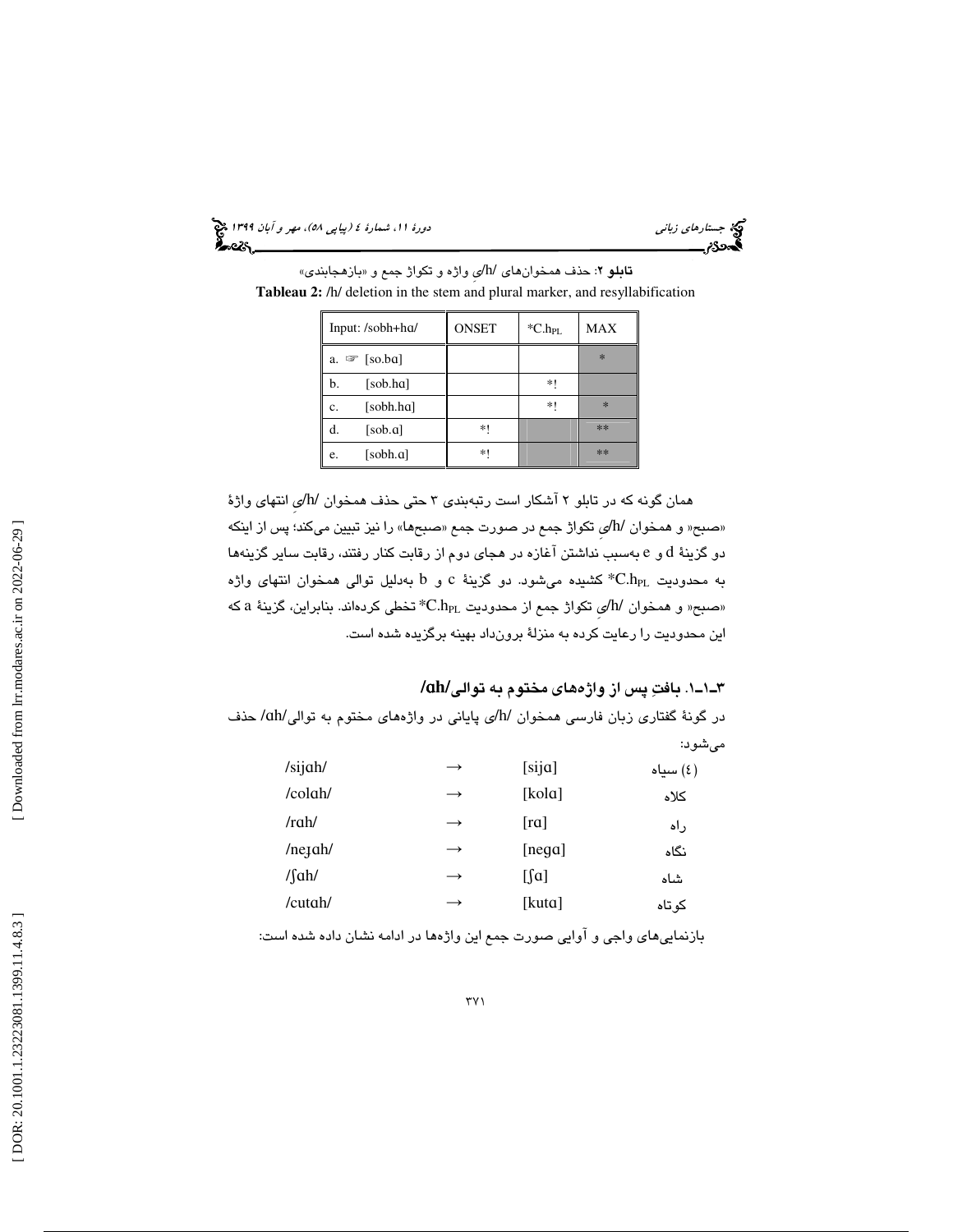| જુ<br>تلفظ تكواژ جمع | ىسىم |
|----------------------|------|
| જીન્ન                |      |

| /si.jah+ha/                   | $\rightarrow$ | [si.ja.ha]                   | (٥) سياەھا |
|-------------------------------|---------------|------------------------------|------------|
| $/co$ . $lah+ha/$             | $\rightarrow$ | [ko.la.ha]                   | كلاهفا     |
| /rah+ha/                      | $\rightarrow$ | $\lceil \text{ra.ha} \rceil$ | رامها      |
| $/ne.$ <sub>I</sub> ah+ha $/$ | $\rightarrow$ | [ne.qa.ha]                   | نگامها     |
| /fah+ha/                      | $\rightarrow$ | [fa.ha]                      | شاهفا      |
| $/cu$ .tah+ha/                | $\rightarrow$ | [ku.ta.ha]                   | كوتاهها    |
|                               |               |                              |            |

نكتهٔ مهم اين است كه با مقايسهٔ بازنمايي واجي هر يک از نمونههاي ٥ با بازنمايي آوايياش روشن نميشود كه همخوان [h [در بازنمايي آوايي به تكواژ جمع تعلق دارد يا به واژ ة ميزبان. به سخني فنيتر، با توجه به اين واقعيت كه شرايط براي حذف همخوان /h/ در هر دو تكواژ فراهم است روشن نيست كه كداميك حذف و كدام يك ابقا شده است. درواقع حذف b راژهٔ میزبان مانع حذفِ b تكواژ جمع میشود؛ زیرا حذف هر دو همخوان /h/ موجب التقاي واكهها ميشود كه در زبان فارسي مجاز نيست. از سويي ديگر، حذف hي تكواژ جمع نيز به همان دليل مانع حذفِ b، واژهٔ ميزبان مىشود. طبق تعريف اسپنسر<sup>،</sup> 168 1996:) وضعيتي كه شرايط براي رخداد هر دو قاعده فراهم باشد و رخداد يكي مانع ) رخداد ديگري شود «زمينهبرچيني متقابل» ْ ناميده ميشود (جم، ١٣٩٤). به هر حال، چون در نظريهٔ بهينگي كلاسيک (Prince & Smolensky, 1993/2004) بازنمايي@اي مياني درنظر گرفته نميشوند؛ بلكه فقط بازنمايي واجي (درونداد) و بازنمايي آوايي (برونداد) ملاك است، رخداد هر يك از اين دو وضعيت زمينهبرچين مشكلي براي اين تحليل ايجاد نميكند:

| Input: /si.jah+ha/          | <b>ONSET</b> | $*C.h_{PL}$ | MAX    |
|-----------------------------|--------------|-------------|--------|
| a. $\mathcal{F}$ [si.ja.ha] |              |             | $*$    |
| [si.jah.hq]<br>b.           |              | *1          |        |
| [si.jah.a]<br>c.            | *1           |             | $\ast$ |
| [si.ja.a]<br>d.             | *1           |             | **     |

تابلو 3: زمينهبرچيني متقابل **Tableau 3:** Mutual bleeding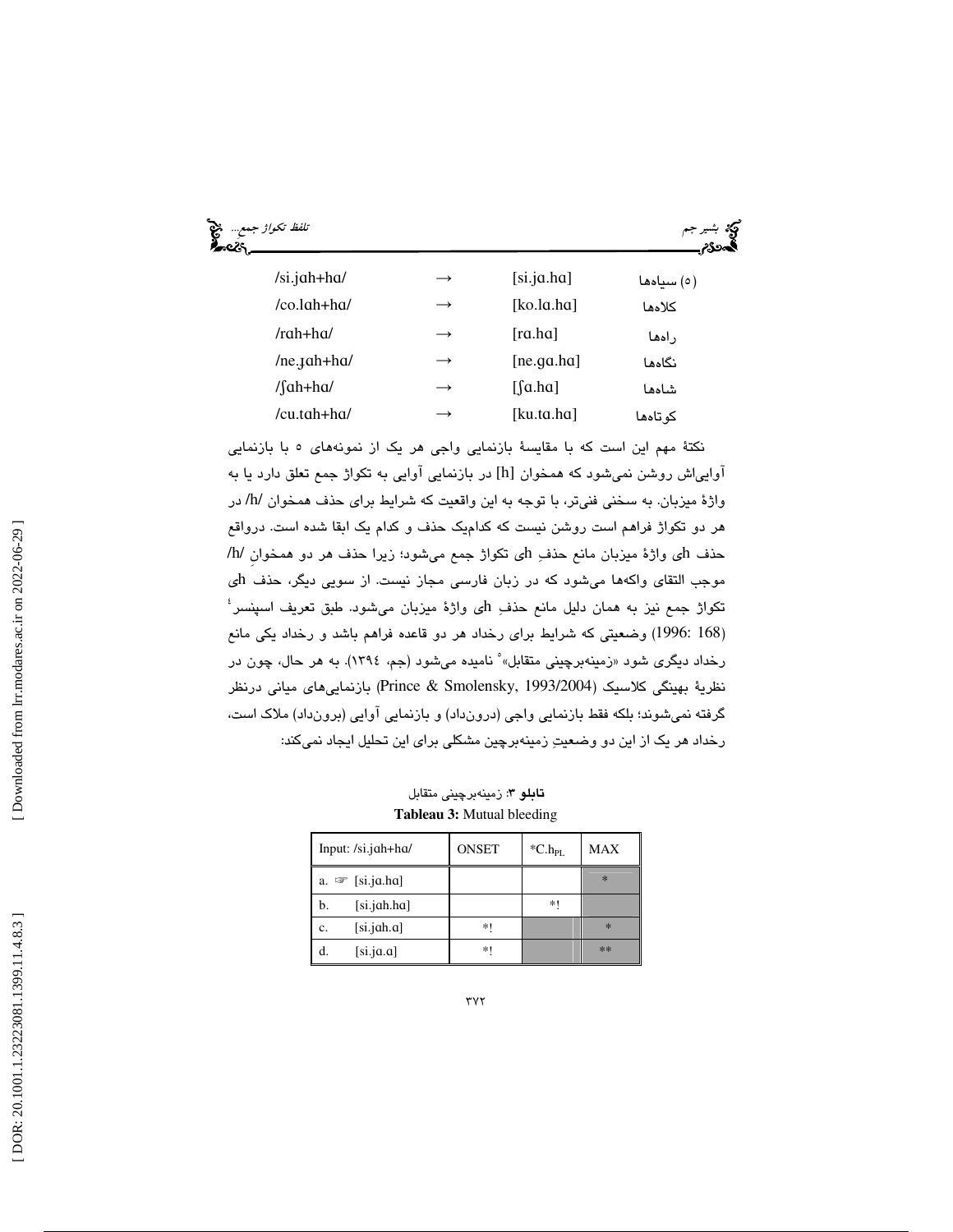همان گونه كه در تابلو ۳ آشكار است ابتدا گزینههای c و d بهسبب نداشتن آغازه در هجاي آخر محدوديت ONSET \*را نقض كرده و از رقابت كنار ميروند. سپس، گزين ة b  $\rm ^*Ch_{PL}$  بهدليل توالي همخوان  $\rm _[h]$ ي واژهٔ «سياه» و همخوان  $\rm _[h]$ ي تكواژ جمع از محدوديت تخطی کرده است. بنابراین، گزینهٔ a که این محدودیت را رعایت کرده بهمنزلهٔ برونداد بهینه برگزيده شده است.

#### . 2ـ1ـ3 استثناها

 در نمونههاي زير بهرغم فراهم بودن شرايط واجي براي حذف همخوان /h/يِ تكواژ جمعِ «ها»، اين همخوان حذف نميشود:

 $(7)$ 

| $/dah+ha/$      | $\rightarrow$     | [dahha]/ *[daha]                                       | دەھا                 |
|-----------------|-------------------|--------------------------------------------------------|----------------------|
| /sad+ha/        | $\rightarrow$     | [sadhɑ]/ *[sadɑ]                                       | صدها                 |
| /hezar+ha/      | $\rightarrow$     | [hezarha]/ *[hezara]                                   | هزارها               |
| /miljun+ha/     | $\rightarrow$     | $[\text{miljunha}]/\times[\text{miljuna}]$             | ميليونها             |
| /miljard+ha/    | $\longrightarrow$ | [miljardha]/ *[miljarda]                               | مطيار دها            |
| $/$ Garn+ha $/$ | $\rightarrow$     | $\lceil \text{Garnha} \rceil / \sqrt[*]{\text{Garna}}$ | قرنها                |
| /bar+ha/        | $\rightarrow$     | [barha]/ *[bara]                                       | بارها (دفعات بسباری) |
| $/ruz+ha/$      | $\rightarrow$     | $[\text{ruzha}]/\text{*}[\text{ruza}]$                 | روزها(روزهای بسیاری) |
| $/sa2at+ha/$    | $\rightarrow$     | $[sa2athe]/*[sa2a]$                                    | ساعتها (زمان بسیاری) |

با بررسی دقیق اشکار شد که تأکیدِ تکواژ «ها» بر مفهوم «تعداد زیاد» در این نمونهها دليل حذف نشدن همخوان /h/ است. درواقع يكي از عواملي كه مانع حذف عناصر زباني میشود «تاكيد» است. مثلاً در حوزهٔ نحو با وجود ضمیرانداز بودن زبان فارسی اگر تاكيد بر فاعل جمله باشد ضمير حذف نميشود. براي نمونه، اگر در جملهٔ «من ميوه خريدم» تأكيد بر این باشد که میوه را «من» خریدم نه کس دیگری، انگاه نمیتوان ضمیر «من» را حذف کرد.

از آنجا كه با وجود فراهم بودن شرايط واجي براي حذف /h/ اين همخوان حذف نمي شود نظرية بهينگي كلاسيك قادر به تحليل اين پديده نيست. بنابراين، اين نمونهها كه جزء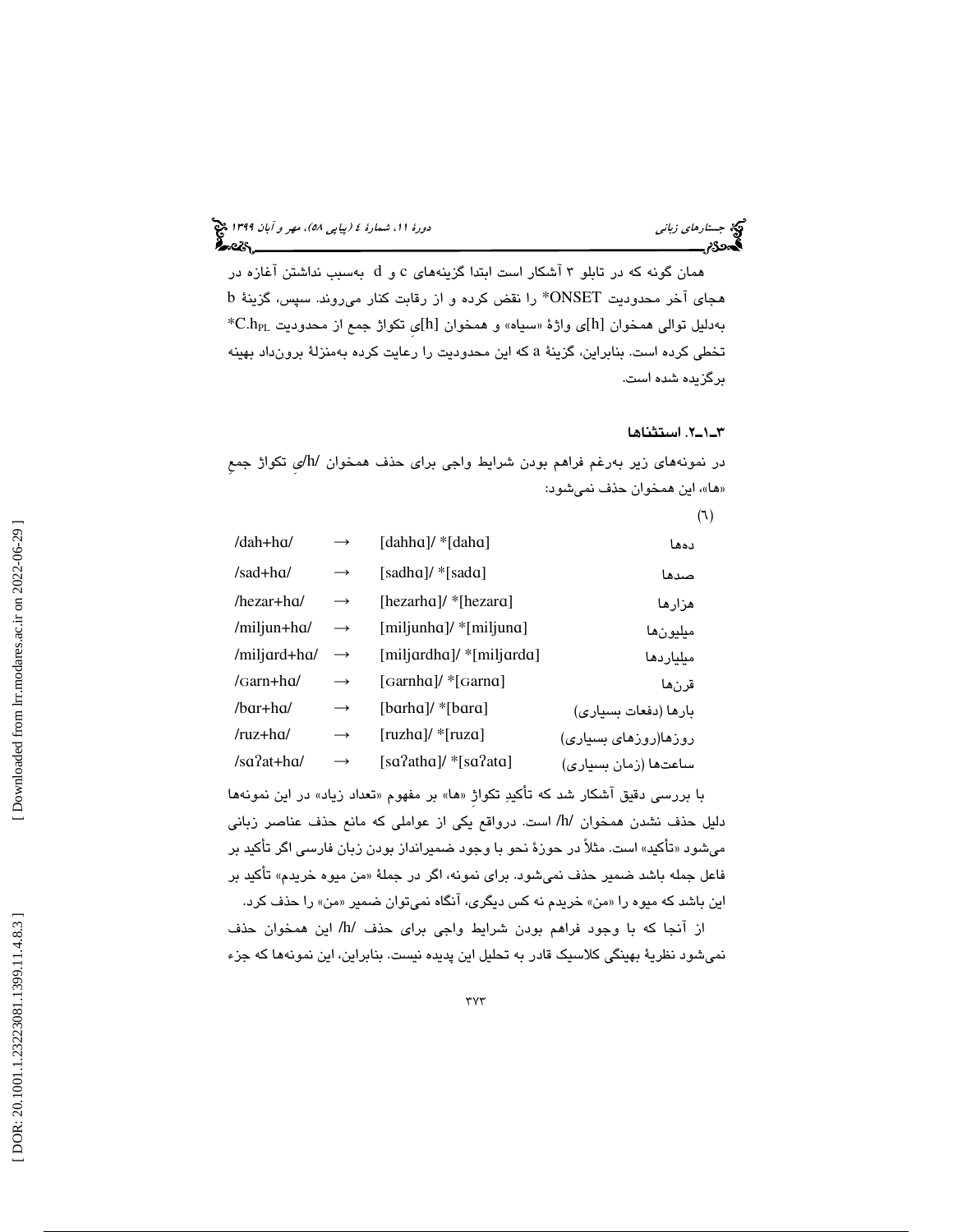بي بشير جم تلفظ تكو*اژ جمع...*. بي تلفظ تكو*اژ جمع...*<br>بي تلفظ تكوار جمع السياسي المستقدم المستقدم السياسي المستقدم المستقدم المستقدم المستقدم المستقدم المستقدم المس<br>**الجمهوري المستقدم المستقدم المستقدم المستقدم المستقدم** 

موارد استثنايي هستند در چارچوب دو رويكرد زيرشاخهٔ نظريهٔ بهينگي تحليل ميشوند؛ هفت مورد اول در چارچوب نظريهٔ «محدوديتهای نمايەدار بەلحاظ واژگانی» ( Pater, 2006, 2008) قابل بررسی هستند و دو مورد آخر یعنی «روزها» و «ساعتها» که حاصل تعامل معناشناسی با واجشناسیاند در چارچوب «محدودیتهای دسترسیدار به واژگان» (Borsma, 2001) قابل تحليلاند. دليل تعامل معناشناسي با واجشناسي در اين دو واژه اين است كه حذف يا عدم حذف همخوان [h[يِ تكواژ جمع در آنها به معنايشان بستگي دارد؛ اگر واژهٔ «روزها» بهمعنی «روزهای بسیاری» باشد این همخوان حذف نمیشود؛ ولی چنانچه بهمعنای «طی روز» باشد این همخوان حذف میشود. برای نمونه، حذف این همخوان در تلفظ جملهٔ «من روزها كار كردم» بدين معناست كه من فقط طي روز كار كردم. ولي عدم حذف اين همخوان و تأكيد بر هجاي «ها» در تلفظ همين جمله بدين معناست كه من روزها*ي* بسيار*ی* کار کردم. نيز اگر واژهٔ «ساعتها» به معنی «ساعت ديوار*ی) م*چی» باشد اين همخوان حذف میشود؛ ولی چنانچه بهمعنای «زمان بسیاری» باشد این همخوان حذف نمیشود. برای نمونه، عدم حذف این همخوان و تأکید بر هجای «ها» در تلفظ جملهٔ «ساعتها كار ميكنند» (فارغ از بافت موقعيت) بدين معناست كه كساني زمان بسياري كار ميكنند. ولي حذف اين همخوان در تلفظ همين جمله بدين معناست كه ساعتهاي ديواري/ مچي همچنان كار مىكنند.

#### الف) محدوديتهاي نمايهدار بهلحاظ واژگاني

از آنجا كه استثناها از الگويي پيروي ميكنند كه با بقية دستور زبان ناسازگار است، نظرية بهينگي نميتواند فقط با ارائ ة يك رتبهبندي يكدست از محدوديتهايي كه فاقد سازوكارهاي اضافي هستند اينچنين ناسازگاريها را تبيين كند (Vide Gouskova, 2012). براي حل اين چالش، پَتِر (Pater, 2006, 2008) نظريهٔ «محدوديتهای نمايهدار بهلحاظ واژگانی» را پيشنهاد ميكند. طبق اين رويكرد براي تبيين تمايز ميان رخداد و عدم رخداد استثنايي يك فرايند واجي در نظرية بهينگي بايد محدوديتها و تكواژهاي استثناييِ مرتبط با آن محدوديتها را بهلحاظ واژگانی با نويسهٔ L (مخففِ lexical) نمايهدار<sup>٦</sup> كرد. بدين صورت كه تكواژهايي كه يك فرايند واجي در آنها رخ نميدهد با يك محدوديت پايايي خاص بهلحاظ واژگاني همنمايه ميشوند. درنتيجه، محدوديتي كه داراي نماية L است فقط بر تكواژي كه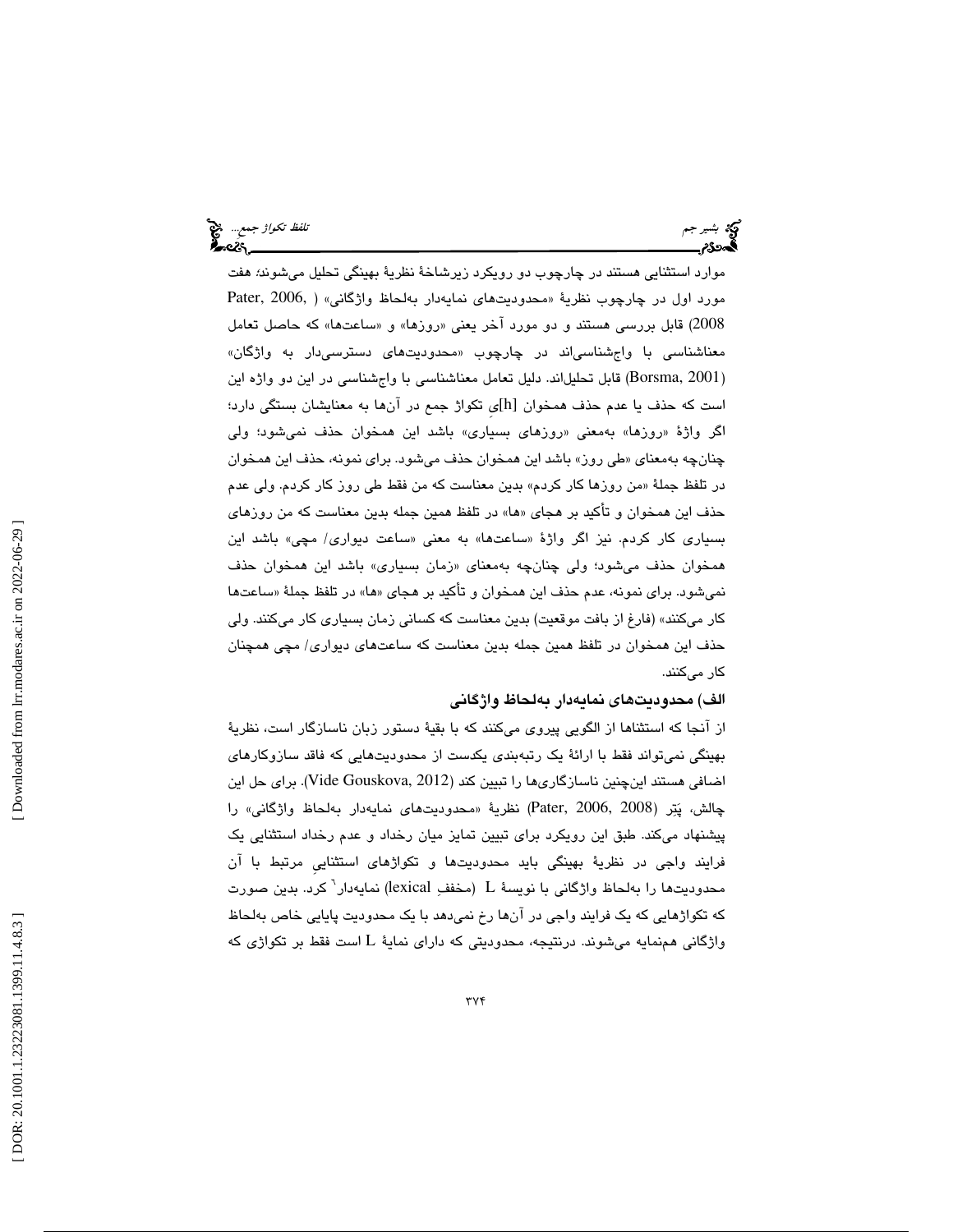دارای نمایهٔ L است اِعمال میشود. به سخنی دیگر، این محدودیت بر تکواژهایی که فاقد این نمايه هستند اعمال نميشود. بر اساس پتر (2006 ,Pater (رتبة يك محدوديت نمايهدار با رتبهٔ نوع ساده يا بي نمايهٔ آن تفاوت دارد. بدين ترتيب اين ناسازگاريها از طريق شبيهسازي 7 يك محدوديت برطرف ميشود. گوسكووا (2012) اظهار ميدارد كه طبق الگوريتم پتر (2008 ,Pater (شبيهسازيِ يك محدوديت هنگامي ضرورت مييابد كه دستور زبان بدون آن شبيهسازي دچار ناسازگاري شود.

 ${\rm MAX_{L}}$  بنابراین، برای تبیین حذف همخوان /h/ي تکواژ جمع «ها» محدودیت پایایی  ${\rm MAX_{L}}$  که از روي محدوديت پايايي MAX شبيهسازي و با نويسة L نمايهدار شده، صورتبندي شده است. محدودیت $\rm MAX$  دارای رتبهٔ بالاتری از  $\rm MAX$  است و فقط درمورد واژههایی که با نويسة L نمايهدار شده اند اعمال ميشود. رتبهبندي 7 رخداد و عدم رخداد استثنايي فرايند ح*ذف* همخوان /h/ي تكواژ جمع «ها» را تبيين ميكند:

(7)  $MAX_L \gg ONSET \gg C.h_{PL} \gg MAX$ 

رخداد فراينـد حـذف همخـوان /h/ي تكـواژ جمـع «هـا» در واژهٔ «مردهـا» و عـدم رخـداد استثنایی این فرایند در واژهٔ «صدها» در تابلو ٤ تحلیل شده است:

| Input     | Output                      | $MAX_{L}$ | <b>ONSET</b> | $^{\ast}$ C.h <sub>PL</sub> | <b>MAX</b> |
|-----------|-----------------------------|-----------|--------------|-----------------------------|------------|
| mard+ha   | a.i. $\mathcal{F}$ [mar.dq] |           |              |                             | $\ast$     |
|           | a.ii.<br>[mard.hq]          |           |              | *1                          |            |
|           | a.iii. [mard.a]             |           | *1           |                             | $*$        |
| $sad+haL$ | $b.i. \equiv$ [sad.ha]      |           |              | $*$                         |            |
|           | b.ii.<br>[sa.da]            | *1        |              |                             | $\ast$     |
|           | b.iii. [sad.a]              | *1        | $*$          |                             | $*$        |

تابلو 4 : حذف و عدم حذف استثنايي همخوا ن /h/  **Tableau 4**: Occurrence and exceptional nonoccurrence of /h/ deletion

همان گونه كه در تابلو ٤ آشكار است، محدوديت نمايهدار  $\text{MAX}_{\text{L}}$  فقط بر واژهً sad+ha<sub>L</sub> كه با اين محدوديت همنمايه است، اِعمال شده است. درنتيجه، دو گزينهٔ ناپاياي (.b.ii) و (.b.iii) كه در آنها همخوان /h/ي تكواژ «ها» حذف شده، اين محدوديت را نقض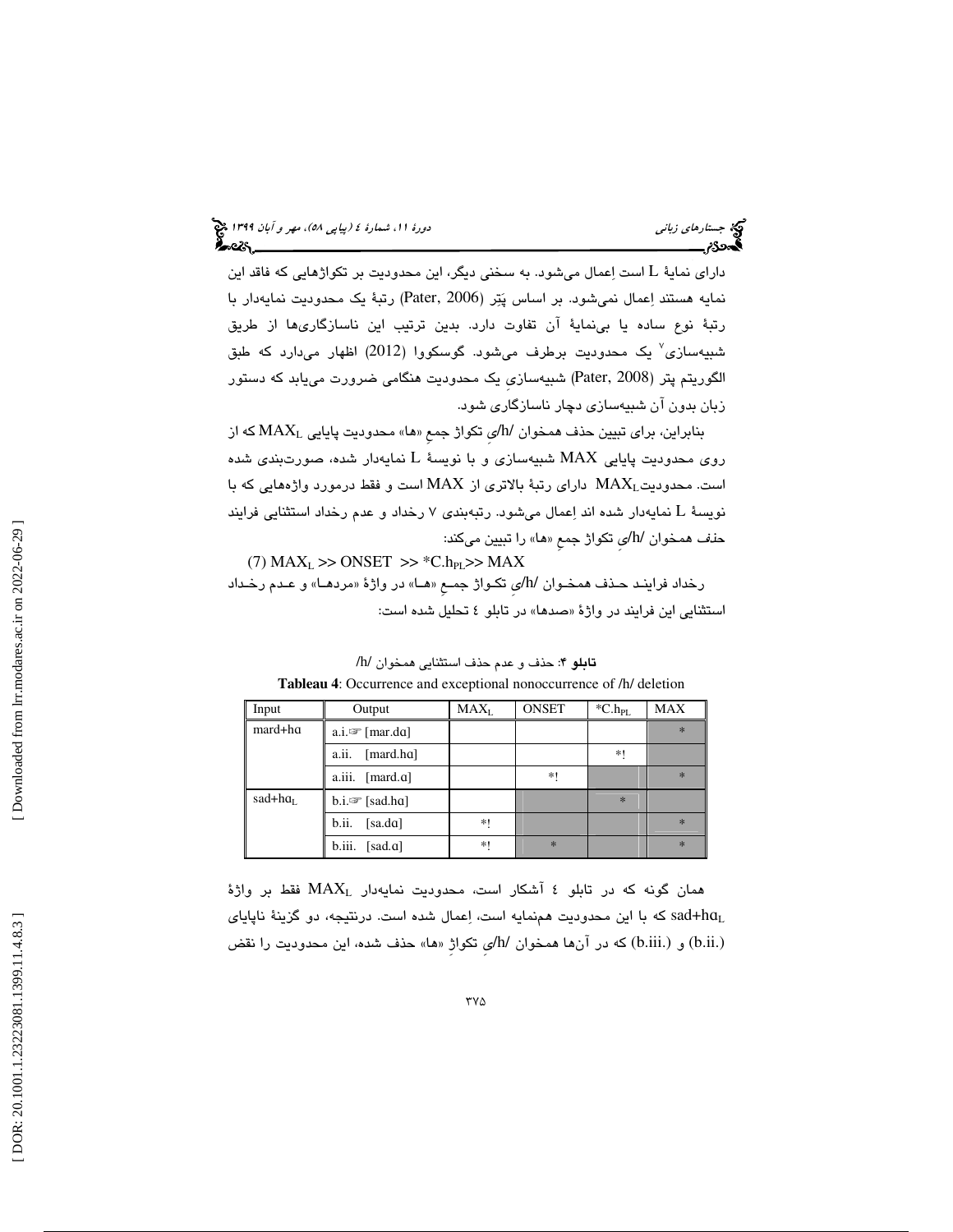# بشير جم تلفظ تكواژ جمع...<br>بشير جمع المستخدم المستخدم المستخدم المستخدم المستخدم المستخدم المستخدم المستخدم المستخدم المستخدم المستخدم ال<br>المستخدم المستخدم المستخدم المستخدم المستخدم المستخدم المستخدم المستخدم المستخدم الم

كرده است. بنابراين، گزينهٔ پاياي (.b.i) كه اين محدوديت را رعايت كرده بهمنزلهٔ برونداد بهينه برگزيده شده است. در ضمن، عدم اِعمال اين محدوديت نمايهدار بر واژهٔ «مردها» موجب برگزيده شدن گزينة (.i.a (به منزلة برونداد بهينه شده است.

همچنين، رخداد و عدم رخداد استثنايي اين فرايند بهترتيب در دو واژة همآوا ـ همنگار ة «بارها» (= محمولهها) و «بارها» (= دفعات بسيار) در تابلو ٥ تحليل شده است. براي تمايز اين دو واژه از يكديگر، نگارندهٔ پژوهش پيش٫رو معنی هر يک را در زير درون،داد آن درج كرده است.

| Input        | Output                            | $MAX_{I}$ | <b>ONSET</b> | $*C.h_{PL}$ | MAX    |
|--------------|-----------------------------------|-----------|--------------|-------------|--------|
| bar+ha       | a.i. $\mathcal{F}$ [ba.ra]        |           |              |             | $*$    |
| "loads"      | a.ii.<br>[bar.ha]                 |           |              | *!          |        |
|              | a.iii.<br>[bar.a]                 |           | *1           |             | $\ast$ |
| $bar+haL$ "t | $b.i. \n\mathcal{D}$ [ $bar.ha$ ] |           |              | $*$         |        |
| imes"        | b.ii.<br>[ba, ra]                 | *1        |              |             | $\ast$ |
|              | b.iii. [bar.a]                    | *١        | $\ast$       |             | $\ast$ |

5: تابلو حذف و عدم حذف استثنايي همخوان /h/ در همآوا - همنگاره ها **Tableau 5:** Occurrence and exceptional nonoccurrence of /h/ deletion in homonyms

همانگونه كه در تابلو ٥ آشكار است، محدوديت نمايهدار  $\text{MAX}_{\text{L}}$  فقط بر واژهٔ كه با اين محدوديت همنمايه است، اعمال شده است. درنتيجه، دو b @r+h @ <sup>L</sup> ("times") گزينهٔ (.b.ii) و (.b.iii) كه در آنها همخوان /h/ي تكواژ «ها» حذف شده، اين محدوديت را نقض کرده است. پس گزينهٔ (.b.i) که اين محدوديت را رعايت کرده بهمنزلهٔ برونداد بهينه<br>برگزيده شده است. درضمن، عدم اِعمال اين محدوديتِ نمايهدار بر واژهٔ ("bar+ha ("loads موجب برگزيده شدن گزينة (.i.a (به منزلة برونداد بهينه شده است.

## ب) محدوديتهاي دسترسيدار به واژگان

زبانشناسان غالباً بر اين باورند كه هيچگونه رابطهاي ميان معناشناسي و واجشناسي وجود ندارد (433-434 1994: ,Pulleyblank & Archangeli Vide(. بدين تعبير كه تغييرات معنايي و آوايي واژهها معمولاً مستقل از هم روي مي $\iota$ هند. با وجود اين، نظريهٔ بهينگي با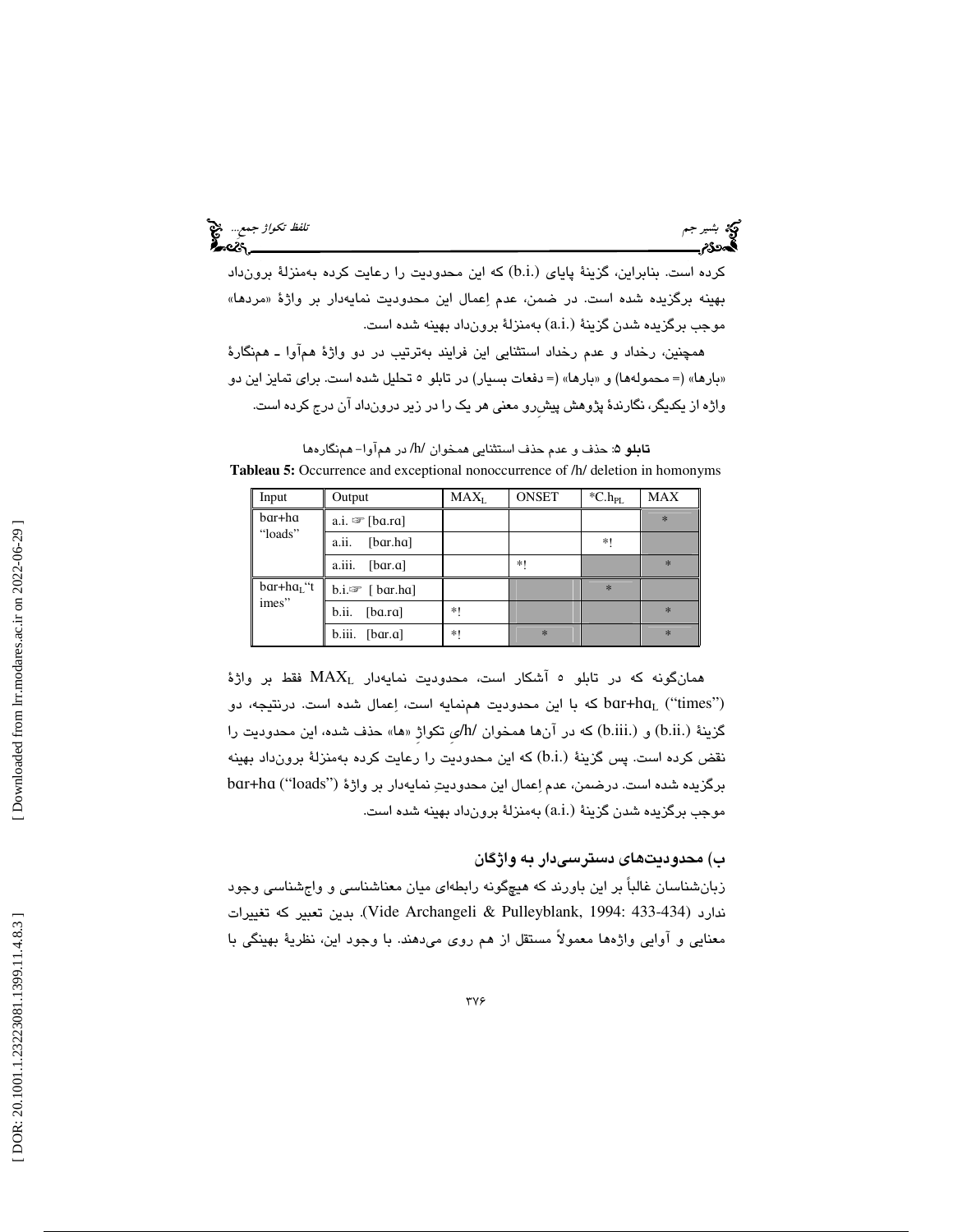بهرهگيري از رويكرد «محدوديتهاي دسترسيدار به واژگان» (Borsma, 2001) تنها نظريهايh ست كه قابليت تبيين تعامل واجشناسي و معناشناسي را تا حدي امكانپذير كرده است. صورت كلي محدوديتهايي كه قادر به تمايز آوايي و معنايي گزينهها از يكديگرند به شكل زير صورتبندي و تعريف ميشود:

پذيرش يك پارة زباني 8 مجاز نيست. به منزلة عنصر واژگانيِ *x*

(8) ( *x* ) \*LEX

گفتنی است كه محدودیت (LEX (*x* دو شِق میشود؛ شقِ اول با رتبهٔ بالا و شقِ دوم با رتبة پايين در يك رتبهبندي قرار ميگيرند. در جلوي هر دو شق، تلفظ تغييريافتة پارة زباني همراه با معني آن قرار ميگيرد. تفاوت اين دو شق فقط در معنيشان است. براي نمونه، در تابلو ٦ شيق اول يعني ("thettermany days") بيان ميكند كه پذيرش تلفظ [ru.za] بهمعنی «روزهای بسیاری» مجاز نیست. از سویی دیگر، شوق دوم یعنی t.EX([ru.za] "by day") به معني «طي روز» (متضاد [ru.za] به معني «طي روز» (متضاد شبها) مجاز نيست. البته رتبة بالاتر محدوديت ("LEX([ru.za] "many days" مجال تأثيرگذاری را به محدوديت ("by day" ("by day" كه خلاف واقع است نميدهد. در اين بخش بهترتيب دو واژهٔ «روزها» و «ساعتها» با بهرهگيري از اين رويكرد تحليل شدهاند.

تابلو : 6 حذف و عدم حذف همخوان /h/ در واژ « ة روزها » با دو تلفظ و معناي متفاوت Tableau 6: Occurrence and nonoccurrence of /h/ deletion in '/ruz+ha/' with two different pronunciations and meanings

| Input: /ruz+ha/               | $*LEX([ru.za]$<br>"many days") | ONSET | $^{\ast}C.h_{\text{PI}}$ | MAX    | $*LEX$ ([ru.za]<br>"by day") |
|-------------------------------|--------------------------------|-------|--------------------------|--------|------------------------------|
| $a \equiv [ru.za]$ "by day"   |                                |       |                          | $\ast$ | $\ast$                       |
| b. $[\text{ruz.ha}]$ "by day" |                                |       | *1                       |        |                              |
| c. [ruz.a]<br>"by day"        |                                | $*!$  |                          | $\ast$ |                              |
| d. [ru.zq] "many days"        | $*!$                           |       |                          | $\ast$ |                              |

همان گونه كه در تابلو ٦ آشكار است، در گزينهٔ d تلفظ [ru.za] بهمعنی «روزهای بسياري» است. از اين رو، اين گزينهٔ محدوديت (''LEX([ru.za] "many days'' كه بيان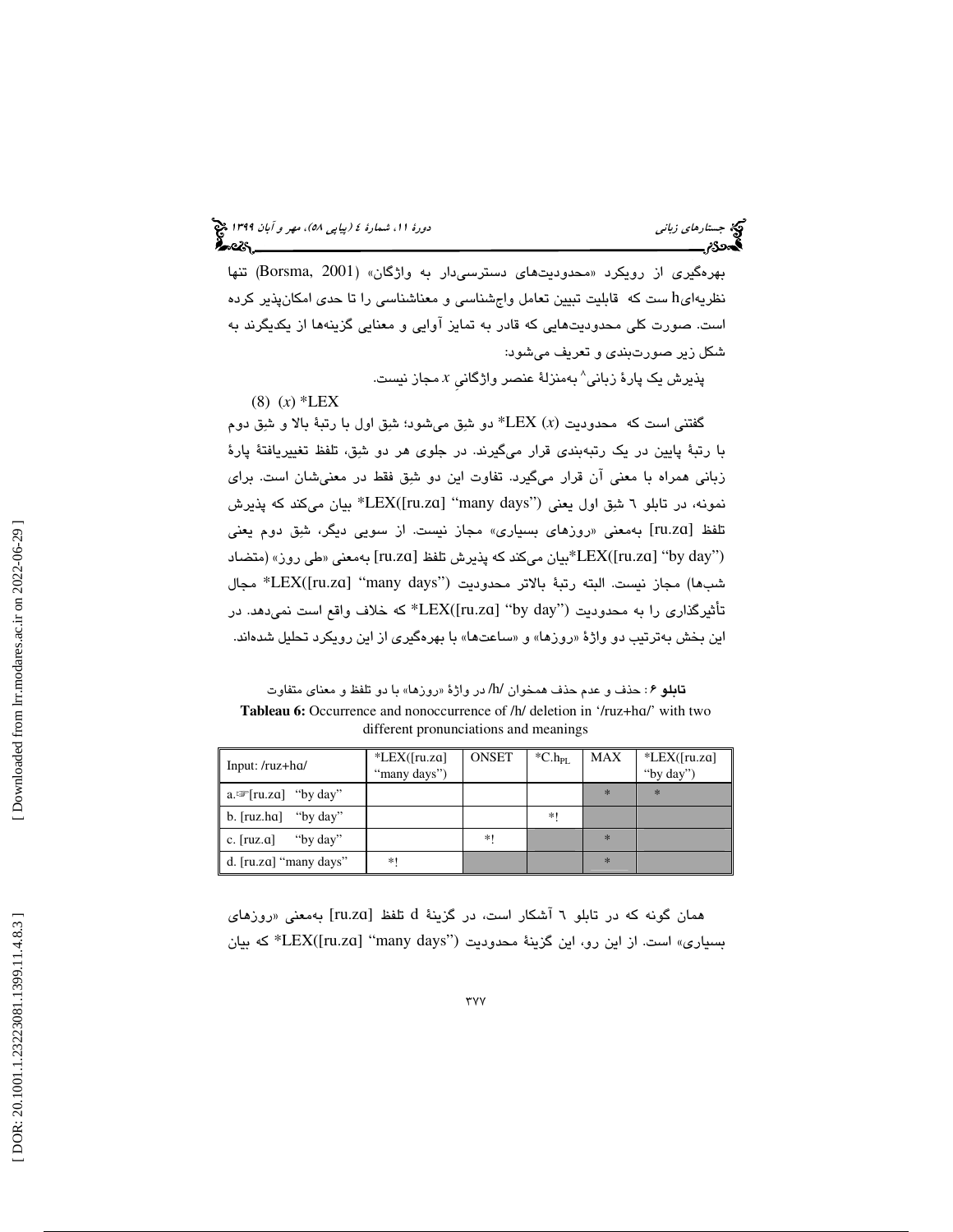بشير جم تلفظ تكواژ جمع...ِ

میكند «پذيرش تلفظ [ru.za] بەمعنى «روزهای بسياری» مجاز نيست» را نقض كرده و در همان ابتدا از رقابت كنار ميرود. سپس، گزينة c بهدليل نداشتن آغازه در هجاي دوم محدوديت ONSET را نقض مىكند و از رقابت كنار مىرود. سرانجام، گزينهٔ b بەدليل توالى همخوان [z]ى واژهٔ «روز» و همخوان [h]ى تكواژ جمع از محدوديت C.h<sub>PL</sub>\* تخطى كرده است. بنابراين، گزينه (a) كه اين محدوديت را رعايت كرده بهمنزلهٔ برونداد بهينه برگزيده شده است. گفتني است كه محدوديت ("by day" ("by day" كه بيان ميكند «پذيرش تلفظ [ru.za] به معنی «طی روز» مجاز نیست»، بهدلیل رتبهٔ پایینی که دارد مجال اثرگذاری را نيافته است.

تابلو 7: حذف و عدم حذف همخوان /h/ در واژ « ة »ها ساعت با دو تلفظ و معناي متفاوت **Tableau 7:** Occurrence and nonoccurrence of /h/ deletion in '/sq.?at+hq/' with two different pronunciations & meanings

| Input: /sa.?at+ha/             | *LEX([sa.?a.ta]<br>"many hours") | <b>ONSET</b> | $\rm ^{*C.h_{PL}}$ | $\mathbf{X} \mathbf{V}$ | *LEX([sa.?a.ta]<br>"clocks") |
|--------------------------------|----------------------------------|--------------|--------------------|-------------------------|------------------------------|
| $a.\equiv$ [sq.?a.tq] "clocks" |                                  |              |                    | $\ast$                  | $*$                          |
| [sq.?at.hq] "clocks"<br>b.     |                                  |              | *!                 |                         |                              |
| c. $[sa.2at.a]$ "clocks"       |                                  | $*!$         |                    | $\ast$                  |                              |
| [sq. ?a.tq] "many hours"<br>d. | *1                               |              |                    | $\ast$                  |                              |

همان گونه كه در تابلو ۷ آشكار است، در گزينهٔ d تلفظ [sa.ʔa.tɑ] بهمعنی (زمان بسياري) است. بنابراين، اين گزينهٔ محدوديت ("LEX([sa.ʔa.tɑ] "many hours" كه بيان میکند «پذیرش تلفظ [sɑ.ʔa.tɑ] بەمعنی «زمان بسیاری» مجاز نیست» را نقض ميكند و از رقابت كنار ميرود. سپس، گزينة c بهسبب نداشتن آغازه در هجاي آخر محدوديت ONSET\* را نقض ميكند و از رقابت كنار مىرود. سرانجام، گزينهٔ b بەدليل  $\mathrm{C.h}_\mathrm{PL}$  تخطی (c[t]ی واژهٔ «ساعت» و همخوان [h]ی تکواژ جمع از محدودیت  $\mathrm{C.h}_\mathrm{PL}$ \* تخطی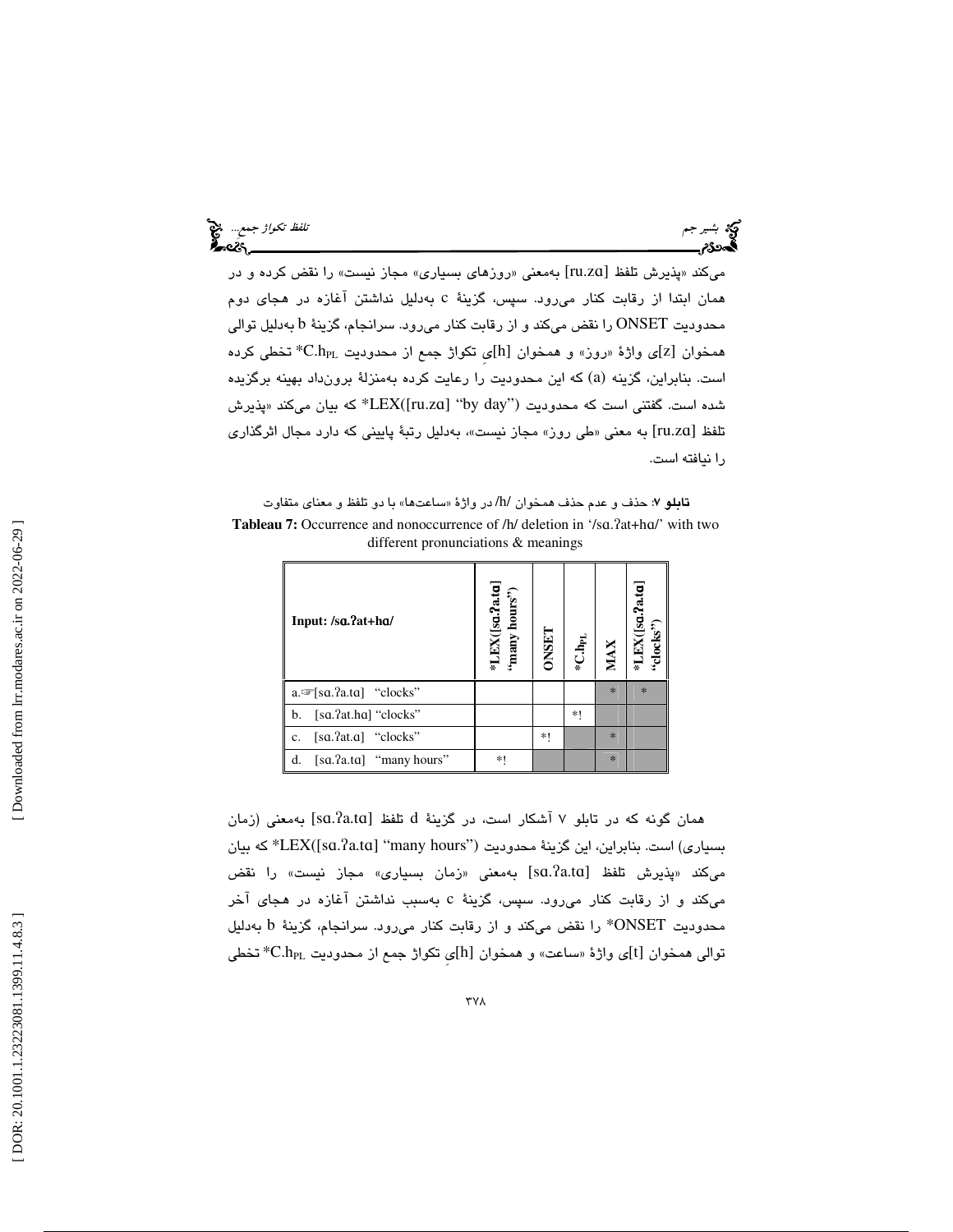كرده است. بنابراين، گزينهٔ a كه اين محدوديت را رعايت كرده بهمنزلهٔ برونداد بهينه برگزيده شده است. نيز محدوديت ("LEX([sa.?a.ta]\*كه بيان ميكند «پذيرش تلفظ [sɑ.ʔa.tɑ] بەمعنی «ساعتهای دیواری» مجاز نیست»، بەدلیل رتبهٔ پایینی که دارد مجال اثرگذاري را نيافته است.

### . 2ـ2 بافت پس از واژههاي مختوم به واكه

در بافت پس از واژههاي مختوم به سه واكة /i،/ /u/ و /o/ يك غلت جايگزين همخوان /h/يِ تكواژ جمع «ها» ميشود؛ ولي در بافتِ پس از واژههاي مختوم به دو واكهٔ /e/ و /a/ هيچ گونه تغییری رخ نمیدهد. این موارد بهترتیب بررس*ی* شدهاند.<sup>۹</sup>

# . 1ـ2ـ2 بافت پس از واژههاي مختوم به سه واكة **/i**،**/ /u/** و **/o/**

در بافت پس از واژههاي مختوم به واكة /i/ غلت [j [و در بافت پس از واژههاي مختوم به دو واكهٔ /u/ و/o/ غلت [w] جايگزين همخوان /h/ي تكواژ جمع «ها» ميشود: ``

| $/$ ha zi+ha/              | $\rightarrow$ | [ba.zi.ja]       | (۹) بازی ها |
|----------------------------|---------------|------------------|-------------|
| $/[a.di+ha]$               | $\rightarrow$ | $[\int a.di.ja]$ | شادىھا      |
| $/$ Ga.li+ha $/$           | $\rightarrow$ | [Ga.li.ja]       | قالے ھا     |
| $/$ ha.zu+ha/              | $\rightarrow$ | [ba.zu.wa]       | بازوها      |
| /a.lu+ha/                  | $\rightarrow$ | [2a.lu.wa]       | آلوها       |
| /pa.tu+ha/                 | $\rightarrow$ | [pa.tu.wa]       | يتوها       |
| / $pa.do+ha/$              | $\rightarrow$ | [pa.doc.wa]      | يادوها      |
| $/ce.fo+ha/$               | $\rightarrow$ | [ce.[o.wa]       | کشہ ها      |
| $\prime$ po.lo+ha $\prime$ | $\rightarrow$ | $[po-lo.wa]$     | پلوها       |
|                            |               |                  |             |

اين جايگزيني بدين صورت بوده كه ابتدا همخوان /h/ حذف شده و اين حذف سبب التقاي واکهها شده است. سپس، اين التقای واکهها از رهگذر درج يک غلت بهمنزلهٔ همخوان ميانجی<br>برطرف شده که تعامل «زمينهچين»'<sup>(</sup>بين اين دو فرايند حذف همخوان /h/ و درج غلت بهشمار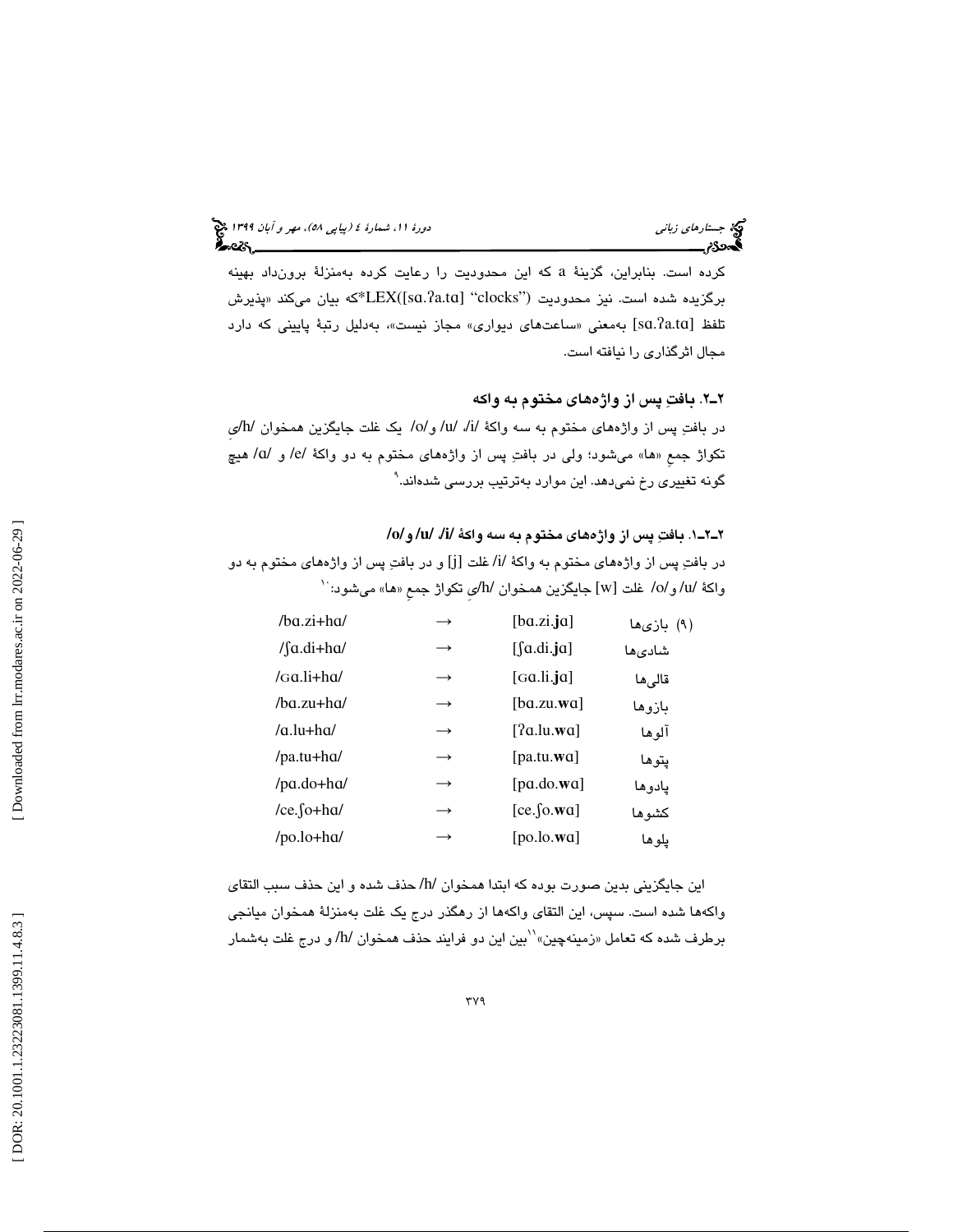بي بشير جم تلفظ تكو*اژ جمع...*<br>بي تلفظ تكوار جمع السياسي المستقل المستقل المستقل المستقل المستقل المستقل المستقل المستقل المستقل المستقل المس<br>**الجمهوري المستقل المستقل المستقل المستقل المستقل المستقل المستقل المستقل المست** 

مىرود. مراحل اشتقاق بازنمايى $\mathfrak{a}$ و [ba.zu.wa] و [pa.do.wa] به ترتيب از بازنمايى۱ماى واجى /bɑ.zu+hɑ/ ،/bɑ.zi+ha/ و /pɑ.do+ha/ بدين صورت است:

| $/ba.zi+ha/$ | /ba.zu+ha/ | $/pa.do+ha/$ | (۱۰) بازنمایی واجی    |
|--------------|------------|--------------|-----------------------|
| ba.zi.a      | ba.zu.a    | pa.do.a      | حذف h (التقاى واكهها) |
| ba.zi.ja     | ba.zu.wa   | pa.do.wa     | درج غلت ميانجي        |
| [ba.zi.ja]   | [ba.zu.wa] | [pa.do.wa]   | بازنمایی آوایی        |

گفتني است كه بازنمايي واجي واژههايي همچون «پادو»، «كشو» و «پلو» بهلحاظ درزماني مختوم به /ow/ بوده است كه طي يك حذف تدريجي جزء /w/ي آن ديگر در فارسي معيارِ امروز وجود ندارد. بنابراين، بايد بپذيريم كه ازنظر همزماني بازنمايي واجيِ اين قبيل واژهها بايد مختوم به واكهٔ /o/ درنظر گرفته شود. پس، ازآنجاكه اين پژوهش برمبناي واقعيتهاي همزماني و كنوني زبان فارسي است، جزء /w/ در بازنمايي واجي آنها لحاظ نشده است.

با توجه به مختوم به همخوان نبودن نمونههای ۹،، ظاهراً شرایط برای حذف همخوان اي تكواژ جمعِ «ها» فراهم نيست و مسلماً محدوديت C.h<sub>PL</sub>\* نميتواند عامل حذف اين $\Delta h$ همخوان باشد. پرسشي كه پيش ميآيد اين است كه پس چه عامل يا محدوديتي سبب اين جايگزيني شده است؟ دربارة چرايي جايگزيني همخوان /h/ با غلت ميانجي بايد گفت كه تلفظ توالي هر يک از سه واکهٔ /u/ /i،/ و/o/ و غلت [j] يا [w] که همگي در دهان توليد ميشوند راحتتر از تلفظ توالي هر يك از اين سه واكه و آواي غيردهاني [h [است كه در چاكناي توليد ميشود؛ زيرا بر اساس جم (1396) با توجه به دلايل زير توليد واكة افراشتة[i [توليد غلت افراشتة [j[، و توليد دو واكة گرد] u [و [o [توليد غلت گرد] w [را آسان ميسازد:

– هنگام تلفظ واكهٔ افراشتهٔ [i]، زبان نزدیک به کام قرار میگیرد. هنگام تلفظ غلت افراشتهٔ [j [نيز زبان دقيقاً در همان وضعيت يعني نزديك به كام قرار ميگيرد. بنابراين، هنگام تلفظ توالى [i] و [j] مثلاً در [bɑ.zi.ja] زبان پس از توليد واكهٔ [i]، در همان وضعيتِ افراشته (نزديك به كام) نيمواكة [j] را نيز توليد مي كند.-

توالى [u] و [w] يا توالي [o] و [w] مثلاً هنگام تلفظ [bɑ.zu.wɑ] يا [pɑ.do.wɑ] فقط توسط يك اندام فراگويي يعني لبها توليد ميشود. بدين صورت كه پس از توليد واكة [u [يا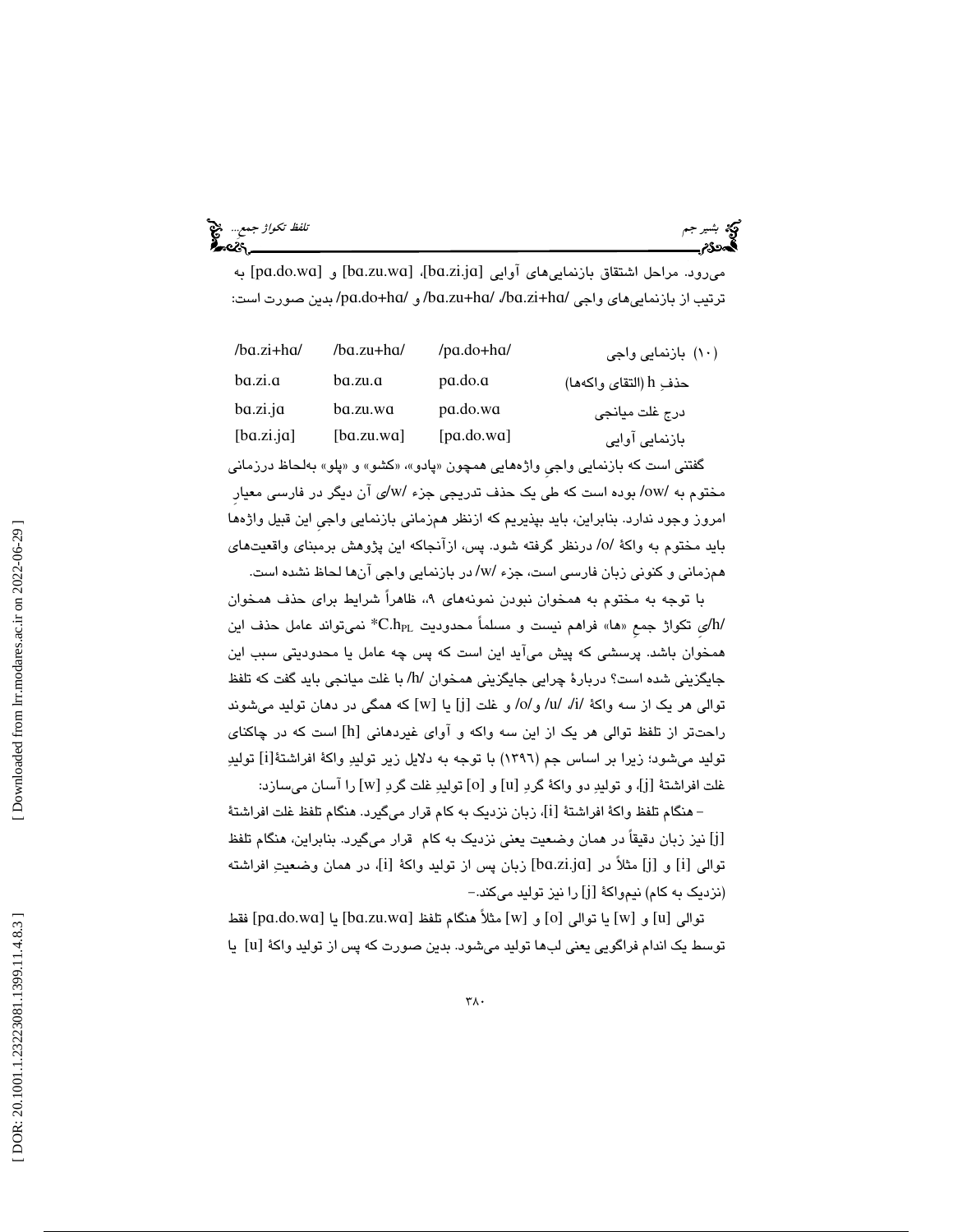[o[، لبها در همان وضعيت گردشده ، نيم واكة [w [را نيز توليد مي كنند. محدوديت نشانداری [Beckman, 1995: 60 )AGREE[height] که ایجاب میکند دو واج مجاور ارتفاع يكساني داشته باشند موجب مجاورت واكة افراشتة [i [و غلت افراشتة [j [است. همچنين، محدوديت نشانداري [round[AGREE كه ايجاب ميكند دو واج مجاور در ارزش مثبت يا منفي مشخصة گرد مطابقت داشته باشند موجب مجاورت هر يك از دو واكة گرد [u[ و [o [با غلت گرد [w [است. اين دو محدوديت از خانوادة محدوديتهاي نشانداري .( 1396 ،جم (هستند) Lombardi, 1996; Bakovic, 2000) AGREE[F]

جبتا ر*هاي زباني*<br>دورة مستارهاي زباني

دو محدوديت [round[AGREE و [height[AGREE بايد بر دو محدوديت پايايي ضد حذف MAX و ضد درج DEP مسلط باشند؛ زيرا محدوديت MAX مانع حذف همخوان /h/ و محدوديت DEP مانع درج غلت ميشوند. رتبهبندي 11 تبيينكنندة جايگزيني همخوان /h/يِ تكواژ جمع با غلت [j] و [w] است:

(11) ONSET>>\*C.h<sub>PL</sub>>>AGREE[round]>>AGREE[height]>>MAX, DEP

جايگزيني همخوان /h/يِ تكواژ جمعِ با غلت هاي [j [و [w [به ترتيب در تابلو 8 و در تابلوهای بههم پیوستهٔ ۹a و ۹b در »بازیها» «بازوها» و«پادوها» تحلیل شده است:

| Input:/ba.zi+ha/            | <b>ONSET</b> | $*C.h_{PL}$ | <b>AGREE</b><br>[round] | <b>AGREE</b><br>[height] | MAX    | $\therefore$ DEP |
|-----------------------------|--------------|-------------|-------------------------|--------------------------|--------|------------------|
| a. $\mathcal{F}$ [ba.zi.ja] |              |             |                         |                          | $\ast$ | $\ast$           |
| [ba.zi.ha]<br>b.            |              |             |                         | $*1$                     |        |                  |
| [ba.zi.wa]<br>c.            |              |             | *1                      |                          | $*$    | $*$              |
| [ba.zi.a]<br>d.             | *1           |             |                         | $*$                      | $*$    |                  |

تابلو 8: جايگزيني همخوان /h/يِ تكواژ جمعِ با غلت [j[ **Tableau 8**: The glide [j] replaces /h/ in the plural marker

همانگونه كه در تابلو 8 آشكار است ابتدا گزين ة d بهدليل نداشتن آغازه در هجاي پايـاني محدوديت ONSET را نقض كرده و از رقابت كنار رفته است. سپس، گزينـ ة c از محـدوديت [round[AGREE تخطــي كــرده؛ زيــرا واكــ ة غيرگــرد [i [و همخــوان گــرد [w [در ارزش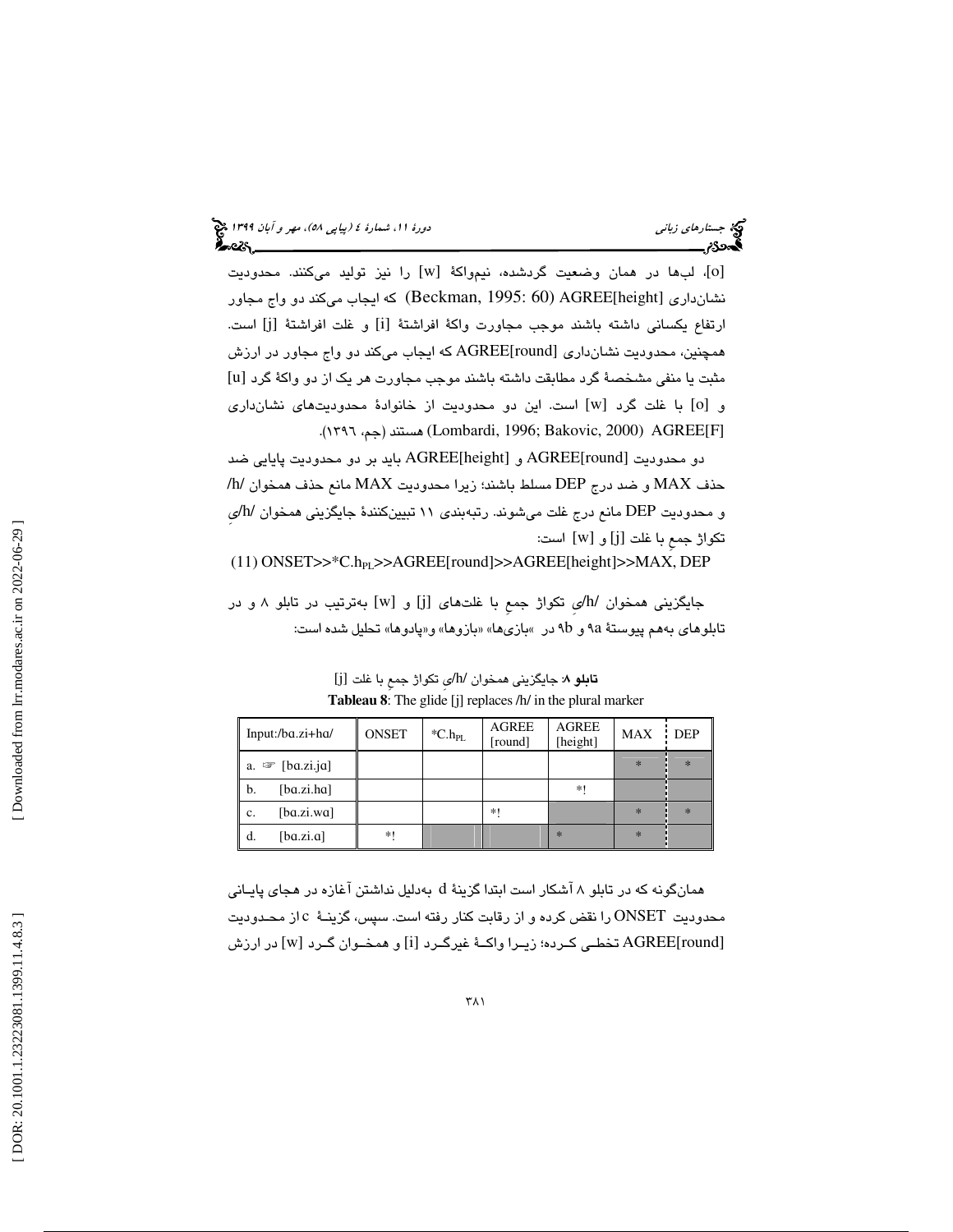# بي الله تكوارُ جمع... الله تكوارُ جمع... الله تكوارُ جمع... الله تكوارُ جمع... الله تكويرًا جمع...<br>الصحيح:<br>الصحيح: الصحيح: الله تك الله تك الله تكويرًا على الله تكويرًا على الله تكويرًا على الله تكويرًا على الله تكوير

مشخصهٔ [گرد] مطابقت ندارند. ولی از آنجا که در گزینههای a و b واکـهٔ [i] و همخـوان۵ـای [j [و [h [همگي غيرگرد هستند اين محدوديت رعايت شـده اسـت. سـرانجام رقابـت ايـن دو گزينه به محدوديت [height] AGREE منتهي ميشود. در اين مرحله گزينهٔ پاياي b بـهدليـل افراشته بودن واكـ ة [i [و افتـاده بـودن همخـوان [h [ايـن محـد وديت را نقـض كـرده اسـت. بنابراین، گزینهٔ a بهمنزلهٔ برونداد بهینه برگزیده شـده اسـت. البتـه بـا توجـه بـه مختـوم بـه همخوان نبودن اين گزينهها، هيچكدام محدوديت .C.h $\epsilon_{\rm L}$ \* را نقض نكردهاند.

| Input:/bazu+ha/                     | <b>ONSET</b> | $*C.h_{PL}$ | <b>AGREE</b><br>[round] | <b>AGREE</b><br>[height] | MAX    | <b>DEP</b> |
|-------------------------------------|--------------|-------------|-------------------------|--------------------------|--------|------------|
| a.i $\mathcal{F}[\text{bazu.wa}]$   |              |             |                         |                          | $\ast$ | $*$        |
| a.ii<br>[bazu.ja]                   |              |             | *1                      |                          | $\ast$ | $*$        |
| a.iii<br>[bazu.ha]                  |              |             | *!                      | $*$                      |        |            |
| a.iv<br>[bazu.a]                    | $*!$         |             | $\ast$                  | $*$                      | $\ast$ |            |
| Input:/pado+ha/                     |              |             |                         |                          |        |            |
| $b.i \in [pado.wa]$                 |              |             |                         | $*$                      | $\ast$ | $\ast$     |
| b.ii<br>[ <i>p</i> ado. <i>j</i> a] |              |             | $*!$                    | $*$                      | $\ast$ | $\ast$     |
| b.iii [pado.ha]                     |              |             | *1                      |                          |        |            |
| [ <i>p</i> ado. <i>a</i> ]<br>b.iv  | *!           |             | $\ast$                  | $*$                      | $\ast$ |            |

| $\lceil w \rceil$ قابلوهای بههم پیوستهٔ ۹۵ و 9b؛ جایگزینی همخوان /h/ی تکواژ جمع با غلت |
|----------------------------------------------------------------------------------------|
| <b>Tableaux 9a &amp; 9b:</b> The glide [w] replaces $/h/$ in the plural marker         |

همانگونه كه در هر دو تابلو آشكار است، ابتدا گزينه هاي (iv (به دليل نداشتن آغازه در هجاي آخر محدوديت ONSET را نقض كرده و از رقابت كنار رفتهاند. سپس، گزينههاي (ii (و (iii) بهسبب مطابقت نداشتن هر يک از دو واكهٔ گرد [u] يا [o] با همخوانهاي غيرگرد [j] و [h [در مشخص ة [گرد] از محدوديت [round[AGREE تخطي كردهاند. بنابراين، گزينههاي (i( كه اين محدوديت را در هر دو تابلو رعايت كردهاند بهمنزلة برونداد بهينه برگزيده شدهاند.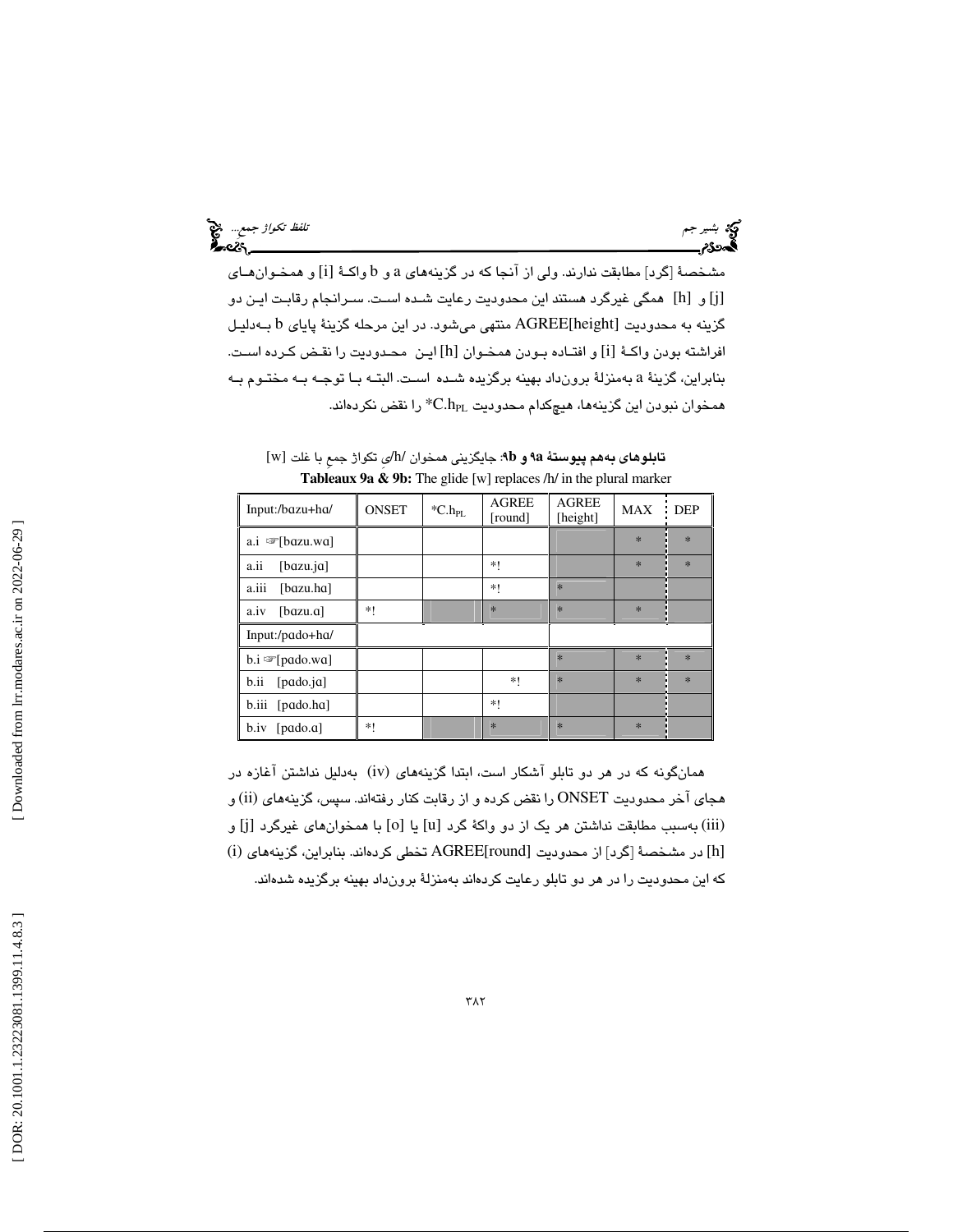. 2ـ2ـ2 بافت پس از واژههاي مختوم به دو واك ة **/e/** و **/**@**/** 

در بافتِ پس از واژههای مختوم به دو واکهٔ /e/ و /a/ هیچ غلتی جایگزین همخوان /h/ی تكواژ جمعِ «ها» نميشود. ساير همخوانهاي ميانجي زبان فارسي نيز امكان اين جايگزيني را ندارند. برای نمونه، همچون همخوان /h/ همخوان میانجی پرکاربردِ [?] نیز چاکنایی است. ولی تلفظ آن به جای همخوان /h/ مثلاً در واژههای «پاها» و «پردهها» بهترتیب بهصورت pa.?a]\* و [parde.?a\* نەتنها تلفظ را راحتتر نمىكند، بلكه دشوارتر مىسازد.

همان رتبهبندي 11 قابليت تبيين عدم حذف و جايگزيني همخوان /h/يِ تكواژ جمعِ با يك همخوان ميانجي را نيز دارد:

تابلو ۱۰: عدم حذف و جايگزيني همخوان /h/ي تكواژ جمع در واژهٔ »پردهها» Tableau 10: Nonoccurrence of /h/ deletion and /h/ replacement in /parde+ha/

| Input:/parde+ha/                      | <b>ONSET</b> | $^{\ast}C.h_{\rm PL}$ | <b>AGREE</b><br>[round] | <b>AGREE</b><br>[height] | <b>MAX</b> | $\cdot$ DEP |
|---------------------------------------|--------------|-----------------------|-------------------------|--------------------------|------------|-------------|
| [parde.ha]<br>$a \n\infty$            |              |                       |                         | $\ast$                   |            |             |
| [parde.?a]<br>b.                      |              |                       |                         | $\ast$                   | *1         | $\ast$      |
| [ $\text{parde}.$ $\text{ja}$ ]<br>c. |              |                       |                         | $\ast$                   | *1         | *           |
| [parde.wq]<br>d.                      |              |                       | *1                      | $*$                      | $*$        | $\ast$      |
| [parde.q]<br>e.                       | *1           |                       |                         | $*$                      |            |             |

همان گونه كه در تابلو 10 آشكار است پس از كنار رفتن گزين ة e از رقابـت، تقابـل سـاير گزينهها به محـدوديت AGREE [round] كشـيده مـيشـود. در ايـن مرحلـه گزينــهٔ  $\,$  ايـن محدوديت را نقض كرده است؛ زيرا واك ة غيرگرد [e [و همخوان گرد [w [در ارزش مشخص ة [گرد] مطابقت ندارند. ولي از آنجا كه در ساير گزينهها واكهٔ [e] و همخوانهاي[h]، [?] و [j] همگي غيرگرد هستند اين محدوديت رعايت شـده اسـت. در مرحلـ ة بعـد، رقابـت سـه گزينـ ة باقيمانده به محدوديت [height] AGREE كشيده مي شود. ارتفاع واكة نـيم افراشـتة [e] بـا ارتفـاع همخـوانهـاي[h]، [?] و [j] متفـاوت اسـت؛ زيـرا [h] و [?] [+افتـاده] هسـتند و [j] [+افراشته] است. پس، هر سه گزينه اين محـدوديت را نقـض كـرده انـد. سـرانجام رقابـت ايـن گزينهها به دو محدوديت پايايي MAX و DEP منتهي مـي شـود. در ايـن مرحلـه گزينـه هـاي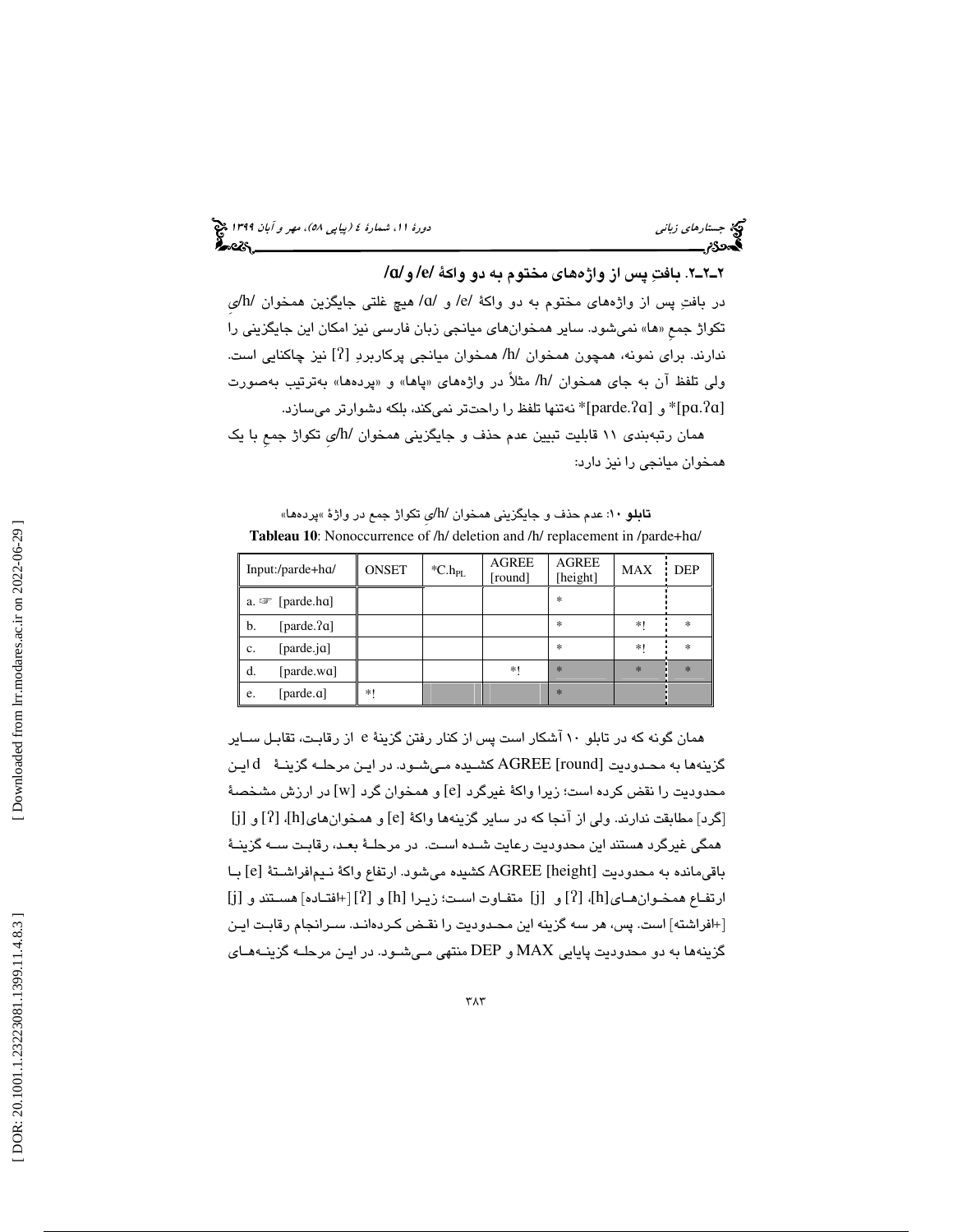بي بشير جم تلفظ تكو*اژ جمعي..*. المجمع العالمية التي تكون تكون جمعي... المجمع التي تكون تكون بين المجمع التي تك<br>ال**م**صورةم <u>المستخدم التي تكون التي تكون التي تكون التي تكون التي تكون التي تكون التي تكون التي تكون التي تكو</u>

ناپایای b و c بهسبب جایگزینی همخوان /h/ی تکواژ جمـع بـا یـک همخـوان میـانجی ایـن دو محدوديت را نقض كردهاند. بنابراين، گزينهٔ پاياى a كه اين محدوديتهــا را رعايـت كـرده بــه-منزلة برونداد بهينه برگزيده شده است.

| Input: /pa+ha/                | <b>ONSET</b> | $^{\ast}C.h_{\text{PL}}$ | <b>AGREE</b><br>[round] | <b>AGREE</b><br>[height] | MAX    | : DEP  |
|-------------------------------|--------------|--------------------------|-------------------------|--------------------------|--------|--------|
| [pa.ha]<br>$a. \n\mathcal{F}$ |              |                          |                         |                          |        |        |
| [pa.2a]<br>b.                 |              |                          |                         |                          | $*$ (  | $\ast$ |
| [pa.ja]<br>c.                 |              |                          |                         | *1                       | $*$    | $*$    |
| d.<br>[pa.wa]                 |              |                          | *1                      |                          | $*$    | $*$    |
| [pa.a]<br>e.                  | *1           |                          |                         |                          | $\ast$ |        |

تابلو 11: عدم حذف و جايگزيني همخوان /h/يِ تكواژ جمع » در واژة پاه »ا Tableau 11: Nonoccurrence of /h/ deletion and /h/ replacement in /pa+ha/

همانگونه كه در تابلو ١١ آشكار است پس از حذف گزينهٔ e از رقابت، تقابل ساير گزينهها به محدوديت [round] AGREE كشيده مي شود. در اين مرحله گزينهٔ d اين محدوديت را نقض كرده است؛ زيرا واكهٔ غيرگرد [ɑ] و همخوان گرد [w] در ارزش مشخصهٔ [گرد] مطابقت ندارند. ولی از آنجا که در سایر گزینهها واکهٔ [ɑ] و همخوانهای [h]، [ʔ] و [j] همگي غيرگرد هستند اين محدوديت رعايت شده است. در مرحلهٔ بعد، رقابت سه گزينهٔ باقيمانده به محدوديت [beight] AGREE كشيده ميشود. ارتفاع واكهٔ افتادهٔ [ɑ] با ارتفاع همخوان افراشتهٔ [j] متفاوت است. بنابراين، گزينهٔ c اين محدوديت را نقض كرده است. ولي از آنجا که همخوانهای [h] و [?] نیز [+افتاده] هستند گزینههای a و b این محدودیت را رعايت كرده اند. سرانجام رقابت اين دو گزينه به دو محدوديت پايايي MAX و DEP منتهي ميشود. در اين مرحله گزينهٔ ناپاياىb بهسبب جايگزيني همخوان /h/ي تكواژ جمع با يک همخوان ميانجي اين دو محدوديت را نقض كرده است. بنابراين، گزينهٔ پايا*ی* a كه همهٔ محدوديتها را رعايت كرده بهمنزلة برونداد بهينه برگزيده شده است.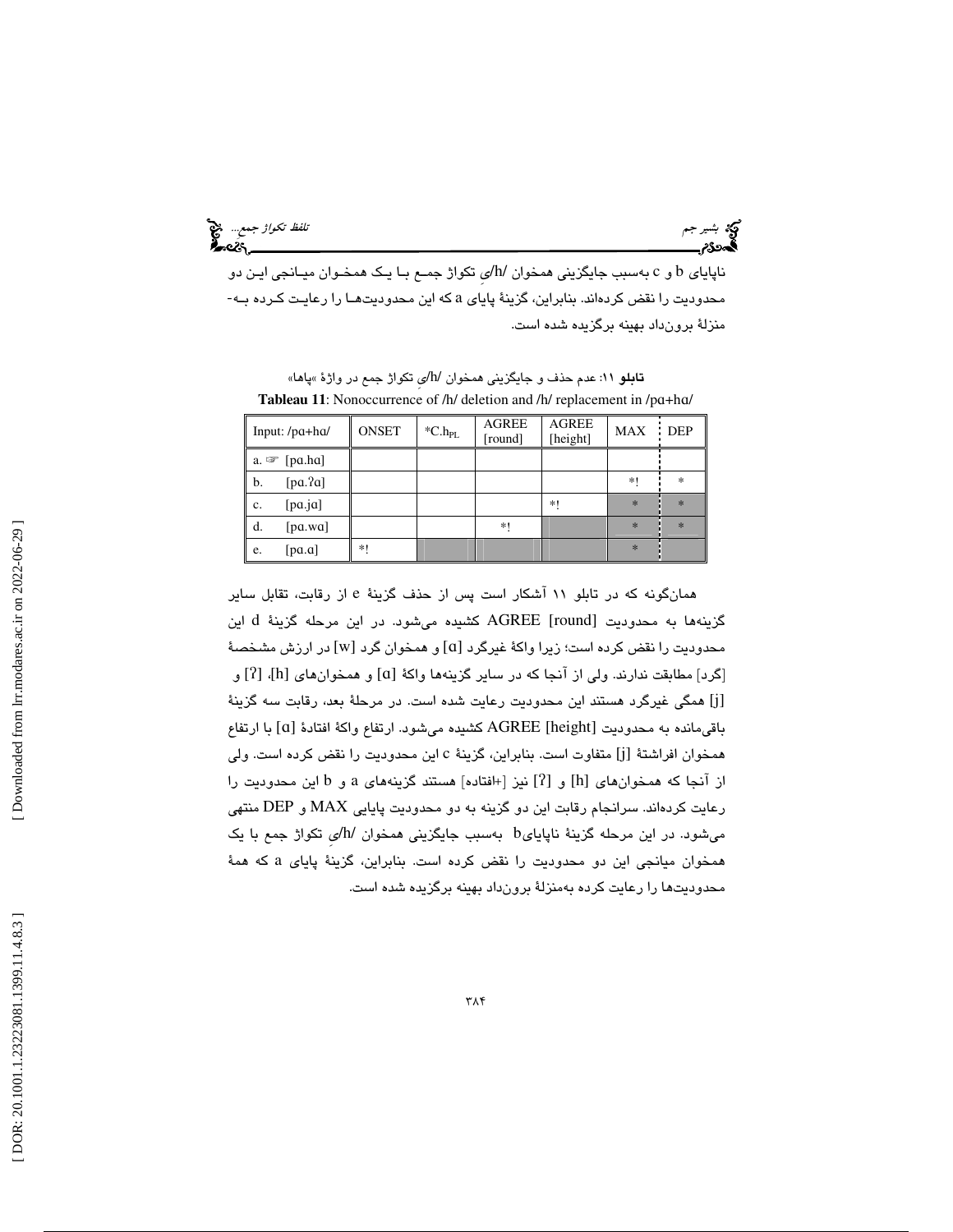# . نتيجه 3

نواوری مقالهٔ پیش رو این است که نخستین پژوهشی است که به تلفظ تکواژ جمع «ها» پرداخته است. در سبك غيررسمي همخوان /h/يِ اين تكواژ در بيشتر بافتها يعني پس از واژههاي مختوم به همخوانها و پس از واژههاي مختوم به سه واكهٔ /u/ /u/ و/o/ حذف مي شود. در بافتِ پس از واژههاي مختوم به واكهٔ /i/ غلت [j] و در بافتِ پس از واژههاي مختوم به دو واكهٔ /u/ و/o/ غلت [w] جايگزين همخوان /h/ ميشود. دليل اين جايگزيني اين است كه تلفظ توالي هر يك از سه واكهٔ /u/ /j، و/o/ و غلت [j] يا [w] كه همگي در دهان توليد ميشوند راحتتر از تلفظ توالي هر يك از اين سه واكه و آواي غيردهاني [h [است كه در چاكناي توليد ميشود.

در صورت جمع واژههای مختوم به توالی/ah/ حذف b واژهٔ میزبان مانع حذفِ b تكواژ جمع و برعكس حذف b، تكواژ جمع مانع حذفِ b واژهٔ ميزبان مىشود؛ زيرا حذف هر دو رخداد همخوان /h/ موجب التقاي واكهها ميشود. اين وضعيت «زمينهبرچيني متقابل» ناميده ميشود.

تكواژ جمع «ها» بهجز در سبک رسمی در بافتِ پس از واژههای مختوم به دو واكهٔ /e/ و /a/ بهصورت كامل [hɑ] تلفظ میشود. در این بافت هیچ غلتی جایگزین همخوان /h/ي تكواژ جمع «ها» نمیشود؛ زیرا این دو واكه در هیچیک از دو مشخصهٔ [+افراشته] یا [+گرد] با غلتهاي [j [و [w [مطابقت ندارند. ساير همخوان هاي ميانجي زبان فارسي نيز امكان اين جايگزيني را ندارند و تلفظ را دشوارتر ميسازند. در پاسخ به پرسش اول اين پژوهش كه چه محدوديتهايي در قالب چه رتبهبندي اي بر تلفظ اين نشانه جمع تأثير ميگذارند بايد گفت كه تعامل محدوديتهاي رتبهبندي نهايي 11 تلفظ اين تكواژ جمع را تعيين ميكنند.

همچنين، تكواژ جمع «ها» در صورت جمع چند واژهٔ استثنايي كه در انها تاكيد بر مفهوم «تعداد زياد» است بهصورت كامل [ha] تلفظ مىشود. در اين واژهها به رغم فراهم بودن شرايط واجي براي حذف همخوان /h/ي تكواژ جمع «ها»، اين همخوان حذف نميشود. در پاسخ به پرسش دوم اين پژوهش كه آيا ميتوان در چارچوب نظرية بهينگي اين موارد منحصربهفرد و استثنايي را تبيين كرد بايد گفت كه چون استثناءها از الگويي پيروي ميكنند كه با بقية دستور زبان ناسازگار است، نظرية بهينگي نميتواند بدون لحاظ كردن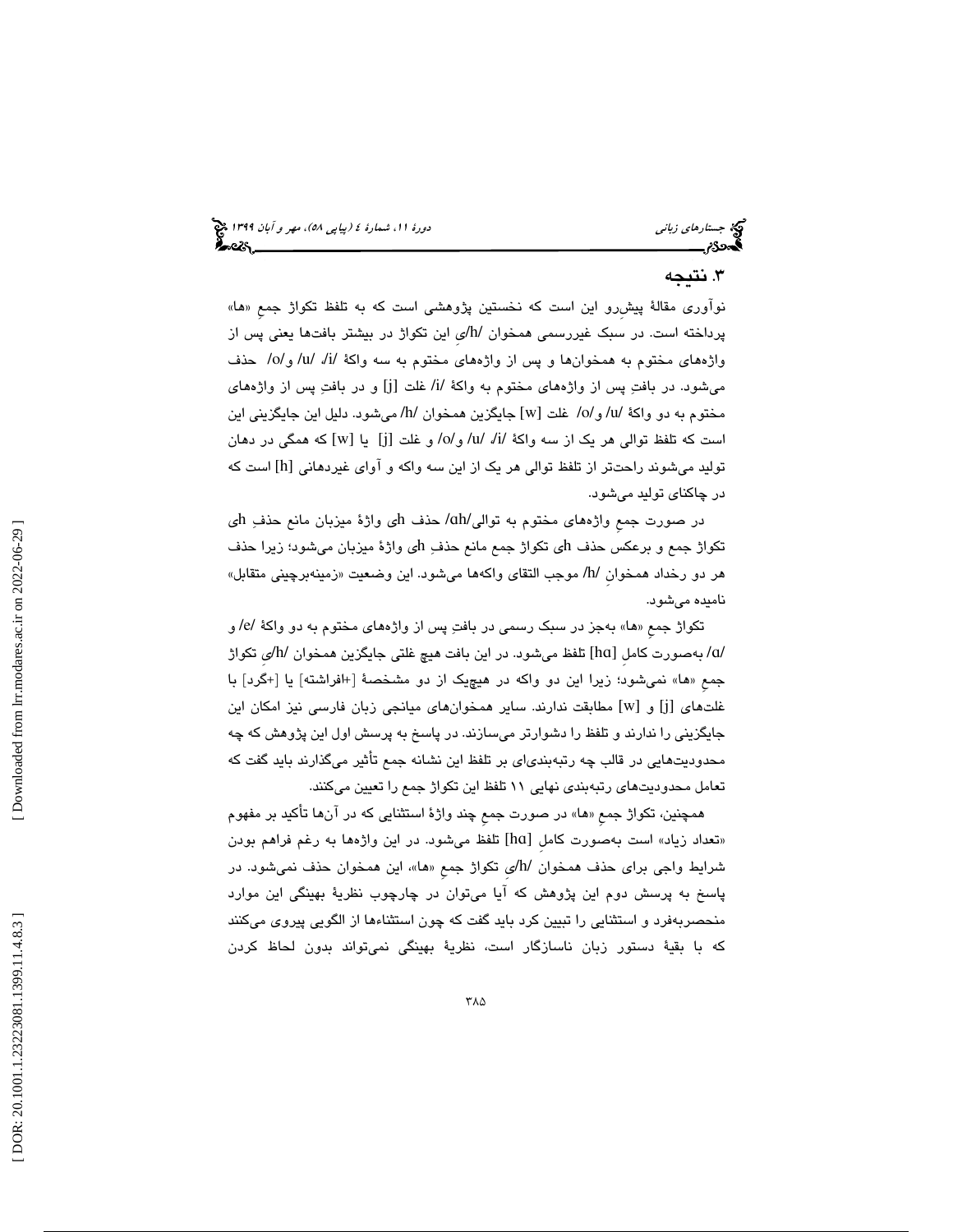# بشير جم تلفظ تكواژ جمع...ِ

سازوكارهاي اضافي اينچنين ناسازگاريها را تبيين كند. بنابراين، اين نمونهها در چارچوب دو رويكرد زيرشاخهٔ نظريهٔ بهينگي «محدوديتهای نمايەدار بەلحاظ واژگانی» و «محدوديتهاي دسترسيږار به واژگان» تحليل شدند. نظريۀ بهينگي با بهرهگيري از رويکرد اخير تنها نظريهاي است كه قابليت تبيين تعامل واجشناسي و معناشناسي را تا حدي امكانپذير كرده است. همچنين، براي تمايز دو واژة همآوا ـ همنگاره از يكديگر، معني هر يك در زير دروندادشان درج شد.

# . پينوشت ها 4

- 1. Lexically Specific Constraint theory
- 2. Lexical-access Constraints
- 3. resyllabification
- 4. Andrew Spencer
- 5. mutual bleeding
- 6. indexed
- 7. cloning 8. utterence
- 

. 9 از آنجا كه در فارسي معيار واكة /a/ طفق در انتهاي دو واژة » و »نَه« و » وجود دارد، اين واكه در تحليلهاي پژوهش پيشِرو لحاظ نشده است.

.10 صادقي (1365) بيان مي دارد كه همخوان ميانجي [ j [در بيشتر موارد بهصورت كامل تلفظ ميشود ؛ اما همخوان ميانجي [w [در بيشتر موارد بهصورت خفيف و گاه بهشكل بسيار خفيف تلفظ ميشود. بهطوري كه برخي مؤلفان آنها را ناديده انگاشته و يا اينكه تصور كردهاند كه در اين گونه موارد دو واكه بدون هيچ گونه واسطه در كنار هم قرار ميگيرند.

11. feeding interaction

# . منابع 5

- جم، بشير (١٣٩٤). *فرهنگ توصي<u>في</u> فرايندهاي واجي.* تهران: مركز نشر دانشگاهي.
- ـــــــــــــــ ( 1396). «پيرامون تلفظ » را« در زبان فارسي ». زبانشناسي و گويشهاي **خر***اسان.* **س ۹. ش ۱(پیاپی). صص ۱-۱**٤.
- درزی، علی و آرزو معظمی (١٣٨٥). «تكواژ جمع در زبان فارسی». *مجلهٔ دانشكد<i>ه ادبیات و*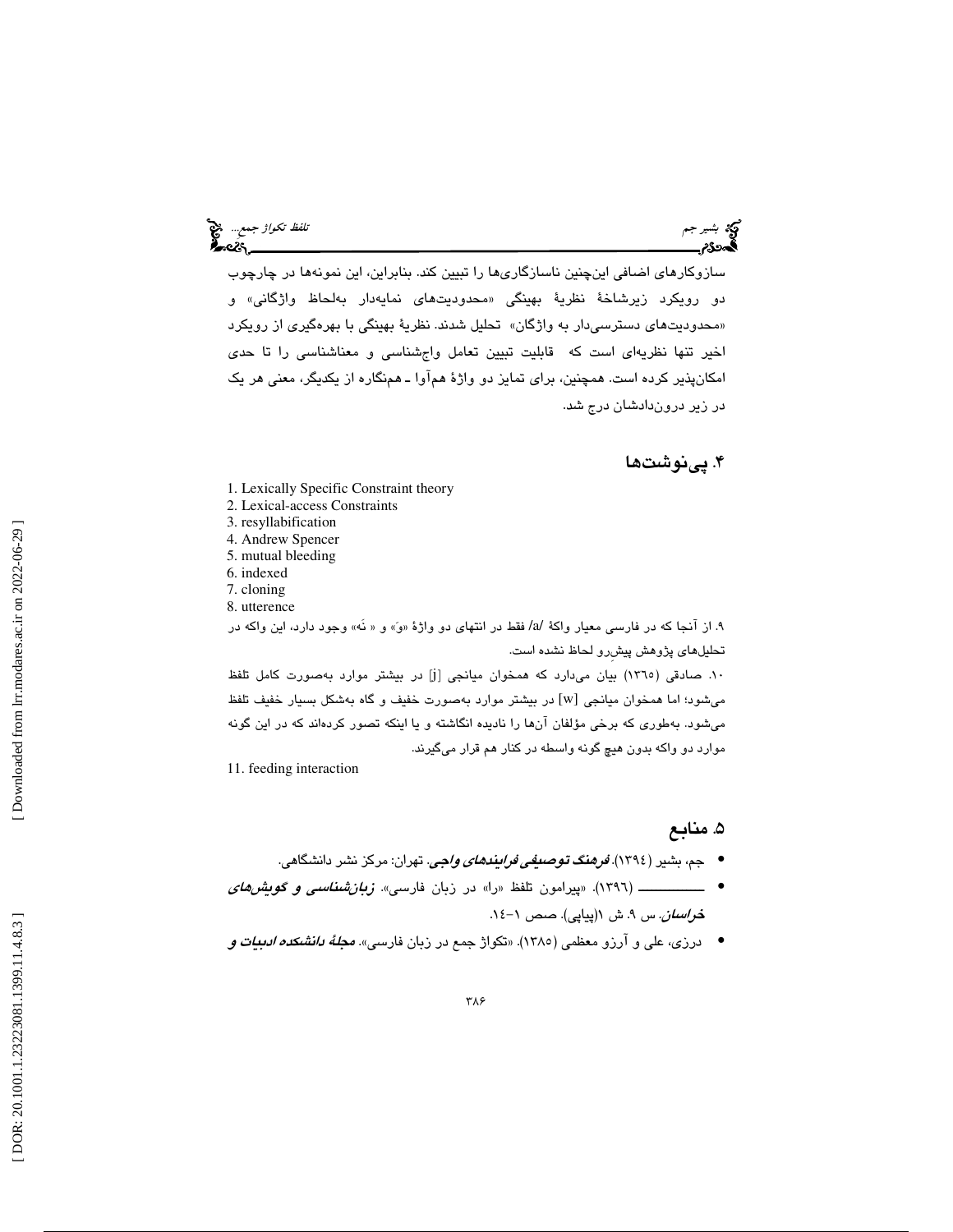# (پياپي 58)، مهر و آبان 1399 جستارهاي زباني دورة ،11 شمارة 4

عل*وم انساني دانشگاه تهران.* د ۵۷ ش ۱۷۸. صص ۷۷– ۹۲.

- درزی، علی و لیلا قدیری (۱۳۹۰). «کمیت نمایی نشانهٔ جمع «ـ ها» در فارسی». <del>دب</del>*ستارهای* ز*باني. د* ۲. ش ۱. صص ۷۱– ۸۰.
- صادقي، علي|شرف (١٣٤٨). «علامتهاي جمع در فارسي معاصر». *سخن*. د ١٩. ش ٨. صص  $IVAT - VVVV$
- صادقي، علىاشرف (١٣٦٥). «التقاي مصوتها و مسئلهٔ صامتهاي ميانجي». *زبانشناسي*. ش ٦. صص ٣– ٢٢.
- صادقی، علیاشرف و غلامرضا ارژنگ (۱۳۰۷). *دستور سال سوم آموزش متوسطهٔ* عمومي(فرهنگ و ادب). تهران: انتشارات آموزش و پرورش.
- علينژاد، بتول و سيد محمدتقي طيب (1385). «نگاهي به دستگاه شمار اسم در فارسي معاصر». م*جلهٔ علوم اجتماعی و انسانی دانشگاه شیراز (ویژهنامهٔ زبان و ادبیات* ف*ارسی).* د ۲۰. ش ۳( پیاپی ٤٨). صص ۱۵۷–۱۷۰.
- لازار، ژیلبر (۱۹۹۲). *دستقور زبان فارسی معاصر.* ترجمهٔ مهستی بحرینی (۱۳۸٤). تهران: هرمس.

#### **References** :

- Alinejad, B. & Tayyeb, S. M. (2006). "Investigating the number system in contemperary Persian". *The Journal of Social & Human Sciences of Shiraz University* (Special isuue on Persian language & literature). 25(3).Pp: 157-170.[In Persian].
- Archangeli, D. & Pulleyblank, D. (1994). *Grounded phonology*. Cambridge MA: The Press.
- Bakovi ć, E. (2000). *Harmony, Dominance and Control*. PhD dissertation. Rutgers University. New Brunswick, NJ.
- Beckman, Jill N. (1995). "Shona height harmony: markedness and positional identity ». In *University of Massachusetts Occasional Papers in Linguistics* 18. Pp :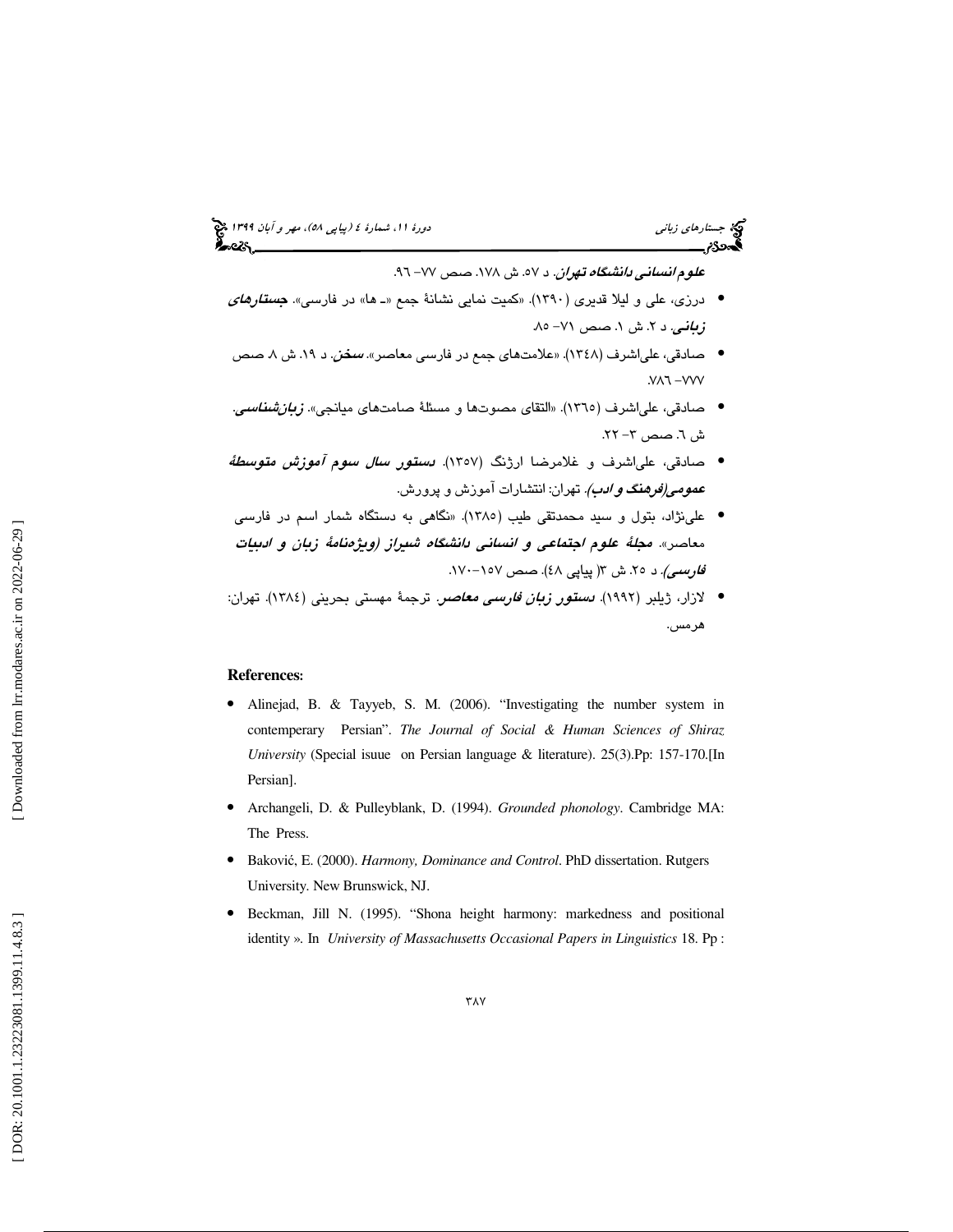بشير جم تلفظ تكواژ جمع...ِ

- 53–75.
- Boersma, P. (2001). "Phonology- semantics interaction in OT, and its acquisition". In Kirchner, R., Wikeley, W. and Pater, J., editors, *Papers in Experimental and Theoretical Linguistics*, Vol. 6: 24-35. University of Alberta, Edmonton.
- Darzi, A. & Ghadiri, L. (2011). "Quantification of the plural marker '-ha' in Persian". *Language Related Research.* 2(1). Pp: 71-85. [In Persian].
- Darzi, A. & Moazzami, A. (2006). "The plural morpheme in Persian". *Journal of the Faculty of Literature and Humanities*. 57(178). Pp: 77-96. [In Persian].
- Ghomeshi, J. (1996). "Projection and inflection". *A study of Persian phrase structure.*PhD dissertation: University of Toronto.
- Ghomeshi, J. (2003). "Plural marking, indefiniteness, and the noun phrase". *Studia Linguistica* 57.2.Pp: 47-74.
- Golston, C. & Wiese, R. (1995). "Zero morphology and constraint interaction: subtraction and epenthesis in German dialects". *Yearbook of Morphology 1995*. Pp :143- 159.
- Gouskova, M. (2012). "Unexceptional segments". *Natural Language and Linguistic Theory*. 30. Pp: 79-133.
- Jam, B. (2016). *A dictionary of phonological processes*. Tehran: Iran University Press. [In Persian].
- Jam, B. (2017). "On the pronunciation of postposition "râ"in Persian". *Journal of Linguistics & Khorasan Dialects Biannual.* 1(16): pp. 1- 14.[In Persian].
- Lazard, G. (1992). *A grammar of contemporary Persian*. Costa Mesa, CA & New York: Mazda Publishers.
- Lombardi, L. (1996). *Positional Faithfulness and Voicing Assimilation in Optimality Theory.* Ms., University of Maryland, College Park.
- McCarthy, J. & Prince, A. (1995). "Faithfulness and reduplicative identity". In J. Beckman, L. W. Dickey & S. Urbancyzk (Eds.). *University of Massachusetts*